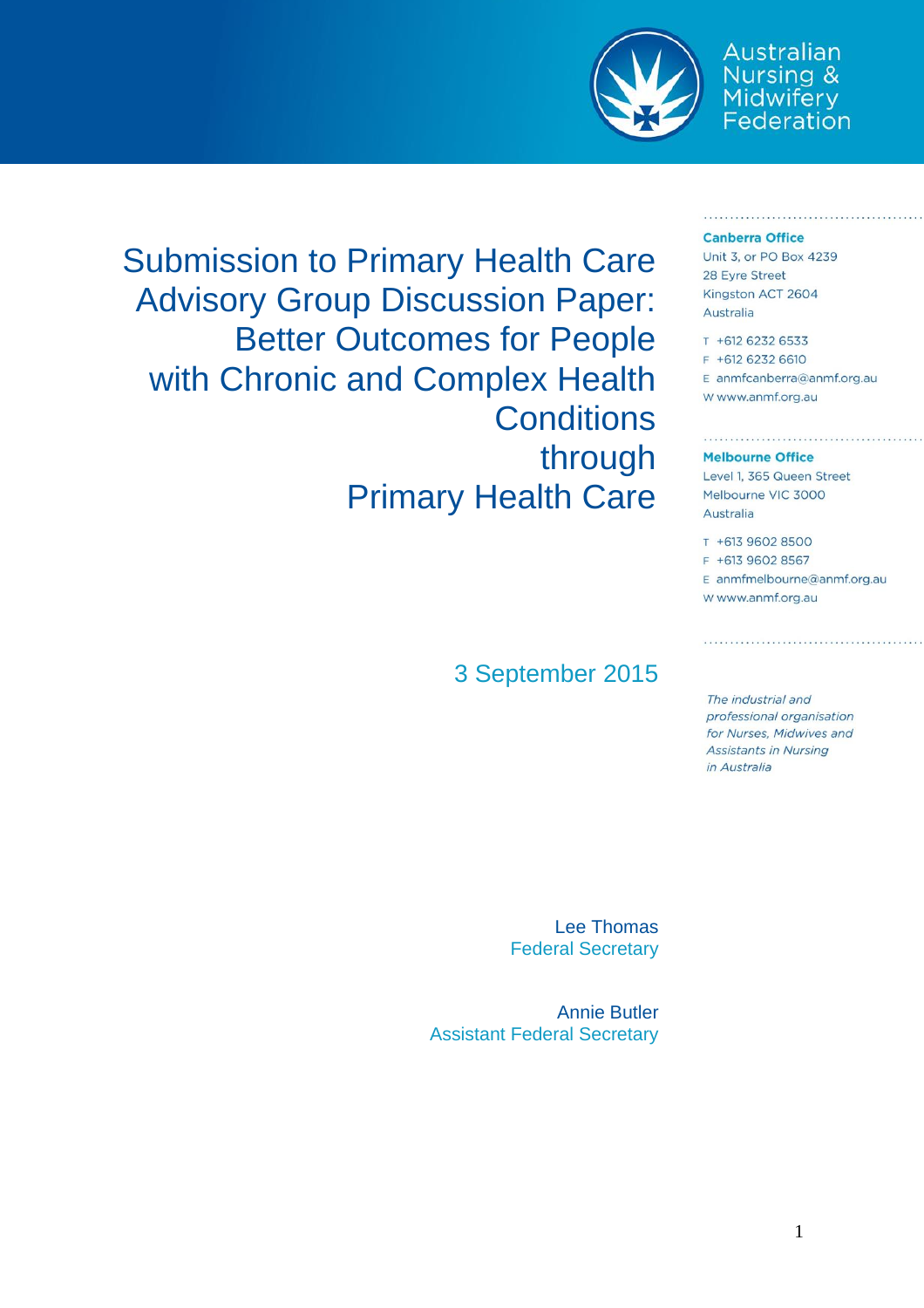### **Executive summary**

The Australian Nursing and Midwifery Federation (ANMF) welcomes the opportunity to provide advice to the Primary Health Care Advisory Group (PHCAG) to guide its deliberations on better outcomes for people with chronic and complex health conditions. Nurses and midwives are the largest component of the primary health care workforce. The management of people with chronic and complex conditions is undertaken by a significant cohort of the ANMF nursing and midwifery membership.

The position taken by the ANMF is that the 'front-end' of health care, that is, early intervention, prevention, and health promotion activities, greatly diminishes the need for expensive 'back-end' or chronic disease management strategies. Further, we believe that the main thrust of policy and funding drivers should be on the 'front-end' or mitigating activities, to rein in the growth of chronic disease in this country.

The ANMF maintains that a well-structured, well-resourced and responsive primary health care sector should be central to this country's health care system and chronic disease management. Essential elements of an effective primary health care system are: a team based approach to service delivery; accessibility for all communities; cultural appropriateness; fostering of community participation; adequate funding to support services which meet the communities' health and aged care needs; support for education and on-going professional development requirements of the health care professional team; and sustainability, flexibility and responsiveness to the community.

Our recent submission to the House of Representatives Standing Committee on Health Inquiry into best practice in chronic disease prevention and management in primary health care (Appendix A), is pertinent to the PHCAG's deliberations. We therefore forward that submission, which should be read in conjunction with our response to the PHCAG.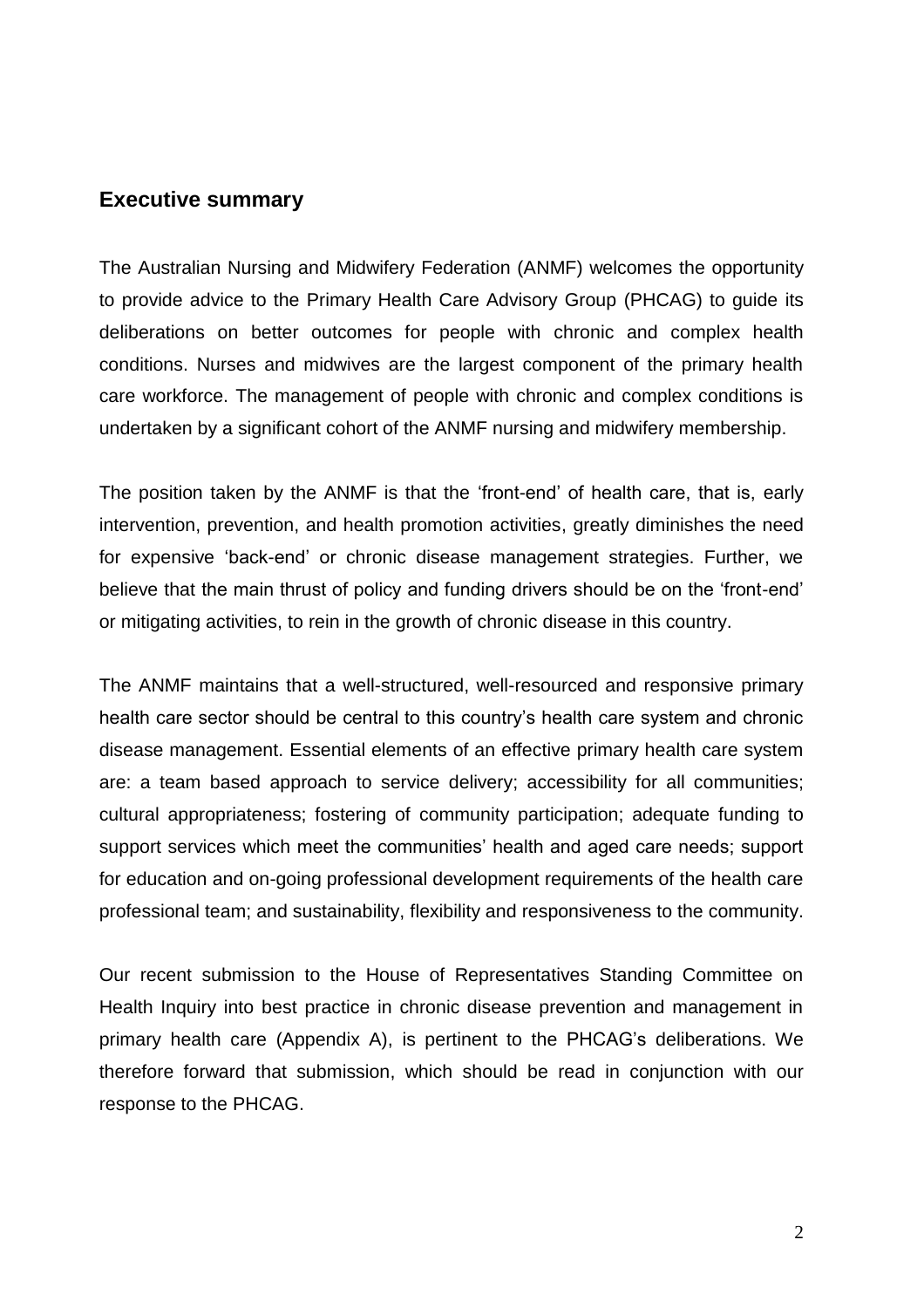The ANMF considers it is essential this opportunity for reform of the primary health care environment does not perpetuate more of what we have now. We need changes which will enable innovation. With the increasing age of our population and increasing rates of chronic and complex disease, we need to re-think the way primary health care is delivered. Nurses and midwives are key to this change. The system needs to provide the option for nurses and midwives to contribute their intrinsic care which is delivered the way individuals and the community wants and needs. Nurses and midwives clearly understand and address the social determinants of health and how these affect the health of individuals and their community. Nurses and midwives are best placed to be care co-ordinators with their innate philosophical approach to connect individuals to the right treatment or refer them to the right health professional when required.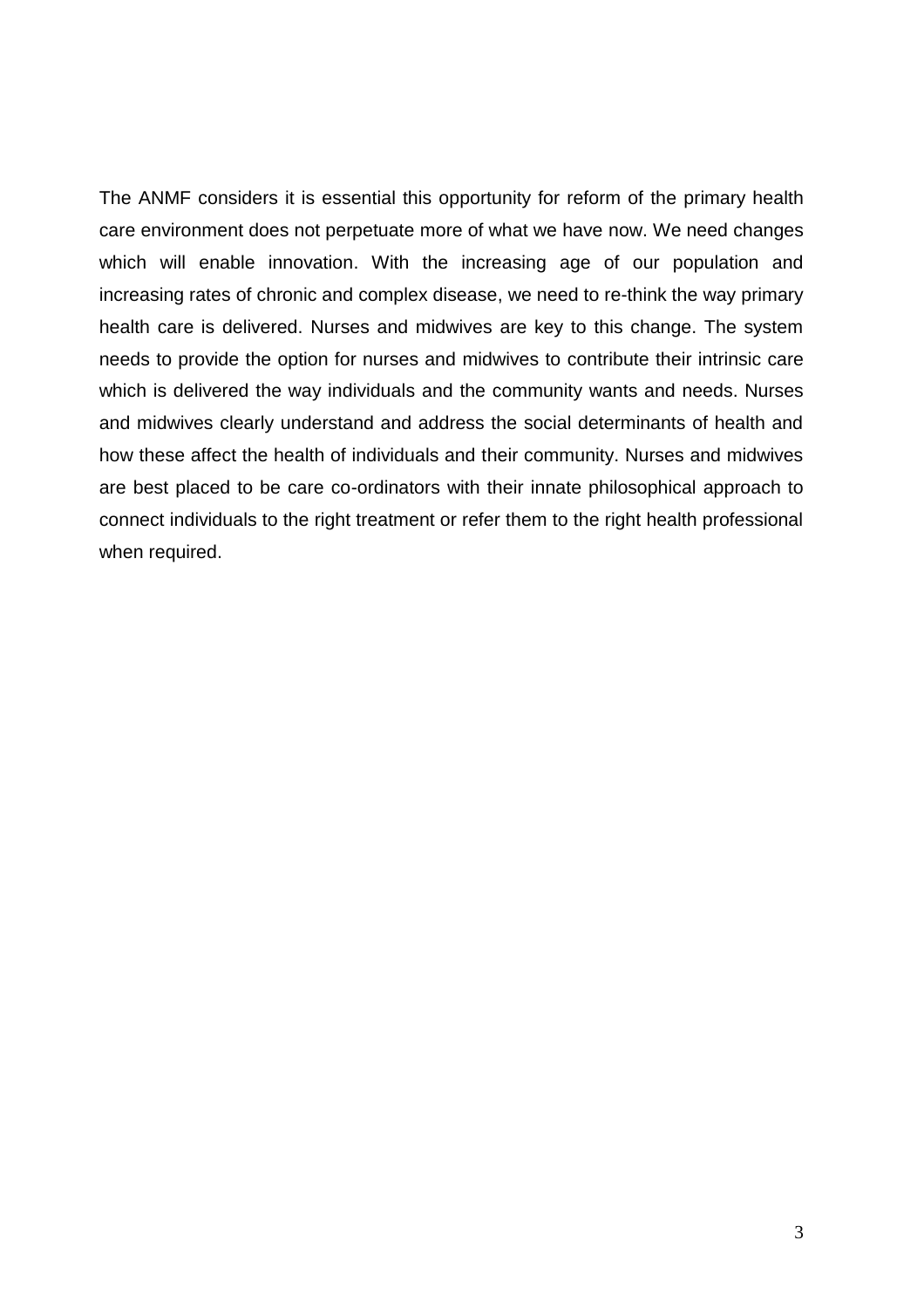# **Recommendations to the Primary Health Care Advisory Group**

The Australian Nursing and Midwifery Federation recommends that:

1. The focus on health care in this country be on prevention, early intervention, and direct easy access to appropriately qualified and skilled nurses, midwives and other health care professionals.

### **Effective and Appropriate Patient Care**

- 2. The PHCAG take the opportunity to implement a model of primary health care that extends beyond general practice (primary care) to a multidisciplinary model which offers comprehensive, person-centred primary health care services.
- 3. Dedicated registered nurse care co-ordinator roles be established in primary health care for people with chronic and complex conditions.
- 4. That a 'health care home' be a practice in the broader sense of the word. The 'health care home' should be any primary health care service of the person's choosing to allow for a range of services and health care professionals to fulfill this role.

### **Increased use of Technology**

- 5. In addition to expanding the use of technology as a communication tool, funding incentives are provided to improve communication processes between health professionals and across all health care sectors.
- 6. Advances in technology do not obviate the need for better verbal and written communication channels.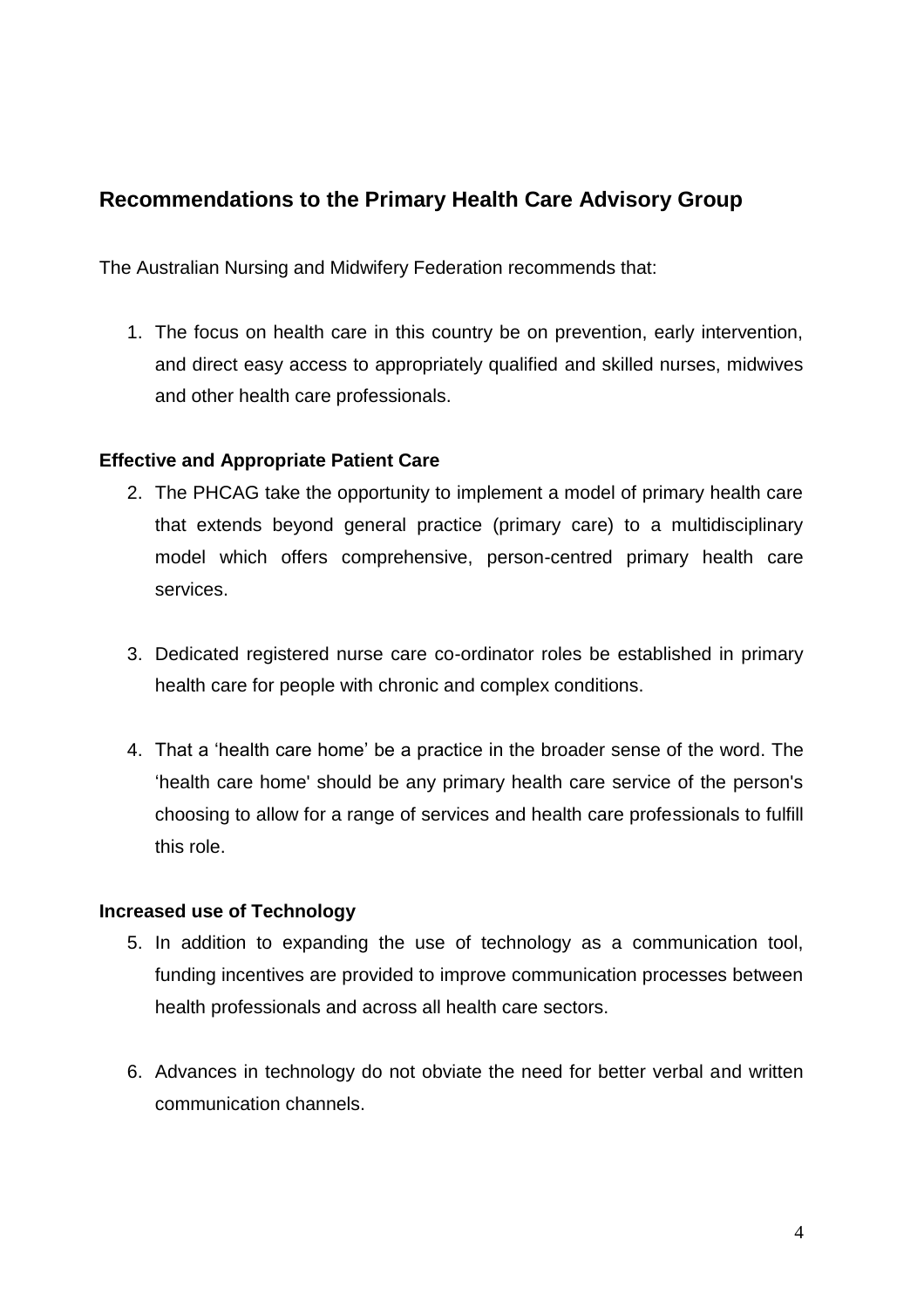7. The use of telehealth technology is encouraged to promote better access to primary health care services, specifically for people in rural and remote regions with chronic and complex conditions.

#### **Achievement of Outcomes**

.

8. Health outcomes be measured and reported against the individually agreed management plans for people with chronic and complex conditions, taking into account impacting factors contributing to a person's health status.

#### **Payment mechanisms to support a better Primary Health System**

- 9. There be a blended payment system for funding primary health care including a mix of fee-for-service, pre-payment and payment for performance with salaried arrangements.
- 10.Funding models be developed in which the funding follows the person, and aligns with the care requirements for that individual, in order to provide better access to a range of health care professionals and services within primary health care.
- 11. Funding models provide for positive health outcomes for communities, through sound health policy and designed to meet population needs.
- 12.The Commonwealth funding models be developed in conjunction with State/Territory governments to reduce gaps in service or unnecessary overlap.
- 13.Funding be provided for designated nurse practitioner positions in the primary health care public sector, including small rural and remote communities.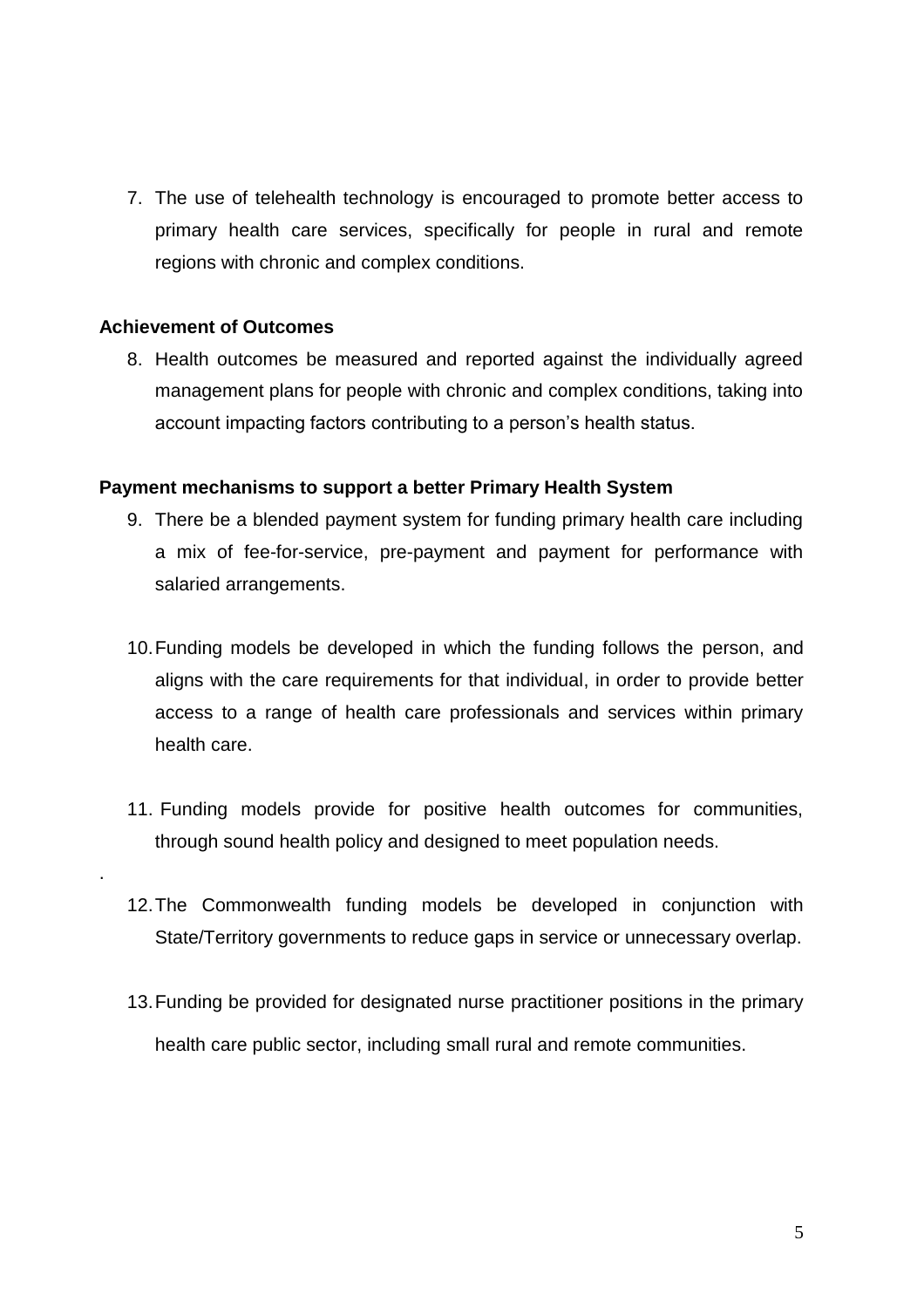- 14. There be access to 'request and refer' MBS provider numbers for nurse practitioners in the primary health care public sector, as is the case for medical interns in the tertiary setting.
- 15.There be a substantial increase in the payment for MBS items for nurse practitioners in primary health care private practice to enable them to establish a viable and sustainable practice.
- 16. Recurrent incentive funding be provided for nurse practitioners in primary health care private practice to work in areas of designated District Workforce Shortage.
- 17. Infrastructure funding be provided for nurse practitioners to establish primary health care private practices.
- 18. Funding models allow nurse practitioners to employ other nurses under the Practice Nurse Incentive Payment (PNIP) in the same way as General Practitioners.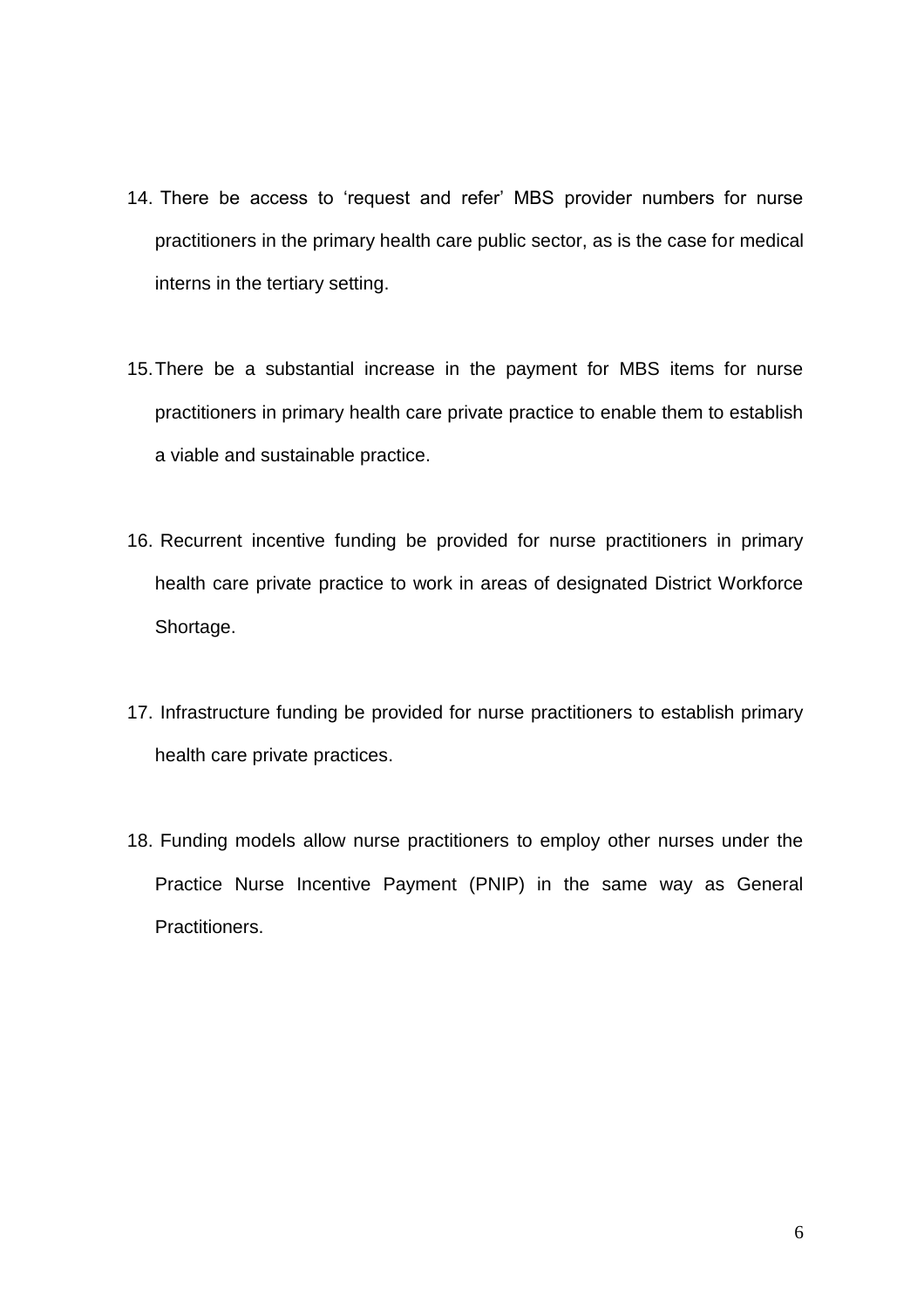### **Introduction**

Established in 1924, the Australian Nursing and Midwifery Federation (ANMF) is the largest professional and industrial organisation in Australia for nurses, midwives and assistants in nursing, with Branches in each State and Territory of Australia. The core business of the ANMF is the professional and industrial representation of our members and the professions of nursing and midwifery.

With a membership which now stands at over 249,000 nurses, midwives and assistants in nursing, our members are employed across all urban, rural and remote locations, in both the public and private health and aged care sectors.

The ANMF takes a leadership role for the nursing and midwifery professions by participating in the development of policy relating to: nursing and midwifery practice, professionalism, regulation, education, training, workforce, and socio-economic welfare; health and aged care, community services, veterans' affairs, workplace health and safety, industrial relations, social justice, human rights, immigration, foreign affairs and law reform.

Nurses and midwives together comprise more than half the total health workforce. They are the most geographically dispersed health professionals in this country, providing health care to people across their lifespan and in all socio-economic spheres. The fact that nurses and midwives form the largest component of the health and aged care workforce is especially evident in primary health care settings. Primary health care is fundamental and inherent in the philosophical base of the disciplines of nursing and midwifery. The ANMF maintains that positioning primary health care at the centre of health policy should lead to significant improvements in health for all people in Australia, and through all stages of life.

A significant number of ANMF members practice in primary health care settings, including, but not limited to: homes, schools, communities (including maternal and child health), general practice, local councils, offshore territories, aged care, retrieval services, rural and remote communities, Aboriginal and Torres Strait Islander health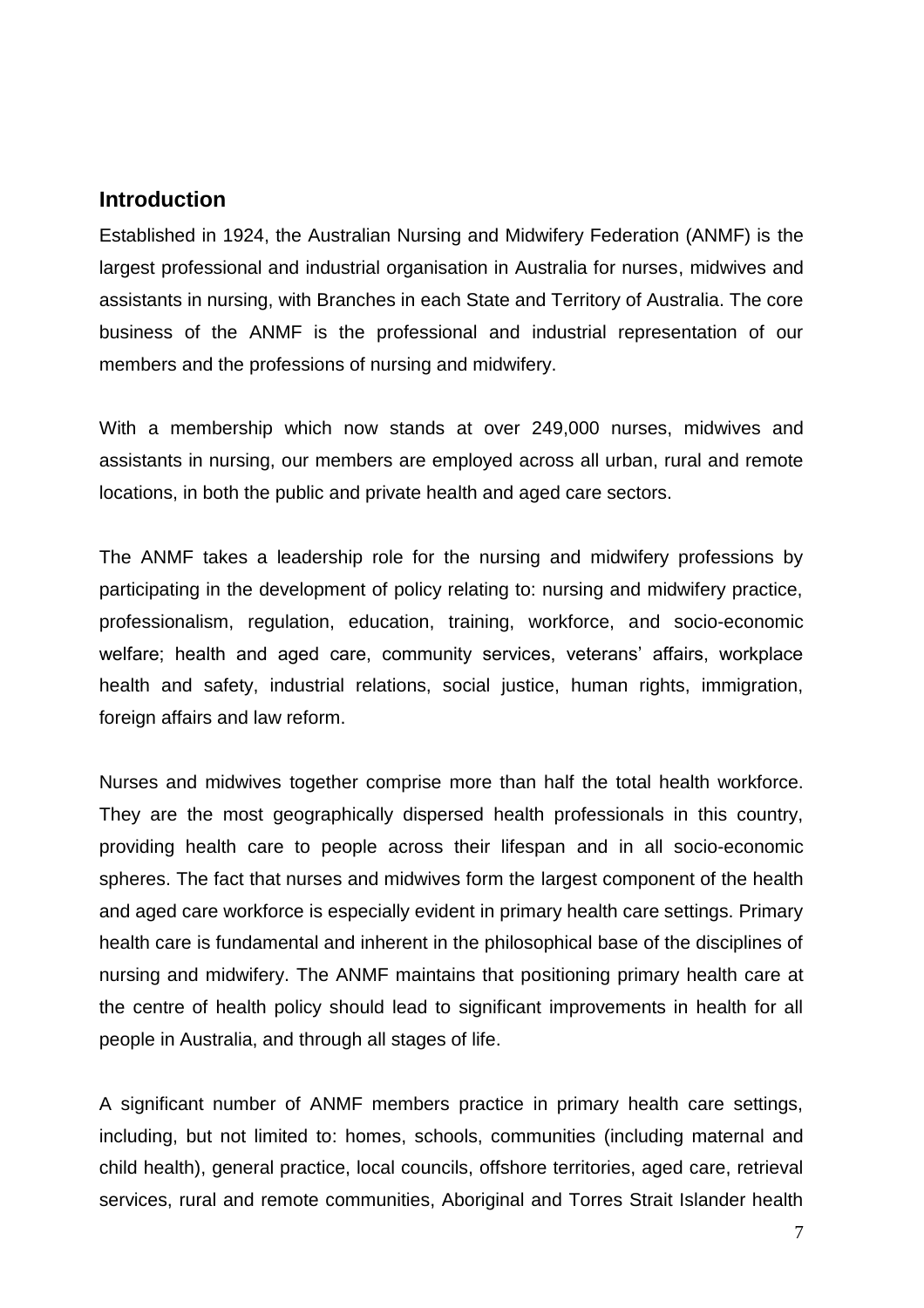services, the armed forces, universities, mental health facilities, occupational health, sexual health, and women's and men's health. These nurses are engaged in early intervention, prevention and health promotion activities to prevent or mitigate against the occurrence of chronic diseases, and in assisting clients in their management of established chronic and complex health conditions.

The ANMF, therefore, takes the opportunity to provide advice to the PHCAG for its deliberations on better outcomes for people with chronic and complex health conditions through primary health care.

### **General Comment**

 $\overline{a}$ 

It is the firm view of the ANMF that a well-structured and well-resourced primary health care sector should be central to Australia's health care system. In keeping with the international Alma-Ata Declaration of 1978 on primary health care<sup>1</sup>, aspects of a person's health must be considered within the broader social context of that person. Further, that individuals and communities have a right to participate in the planning and implementation of their health care. This is the essence of the primary health care system that we should be aspiring to, delivered by a range of health care professionals working as a team.

An effective primary health care system is one which is: accessible to all communities, culturally appropriate, involves community participation, is adequately funded to support the services needed to be delivered to meet the communities' health and aged care needs and to support the educational and ongoing professional development requirements of the health care professional team. Embedding a wellestablished primary health care sector within the country's approach to health care has a twofold benefit in that there is reduced demand on the acute care sector while at the same time improvement to health outcomes and population health and wellbeing.

<sup>1</sup> International Conference on Primary Health Care, Alma-Ata, USSR, 6-12 September 1978. *Alma-Ata Declaration 1978 on Primary Health Care*. Available at: [http://www.who.int/social\\_determinants/tools/multimedia/alma\\_ata/en/](http://www.who.int/social_determinants/tools/multimedia/alma_ata/en/)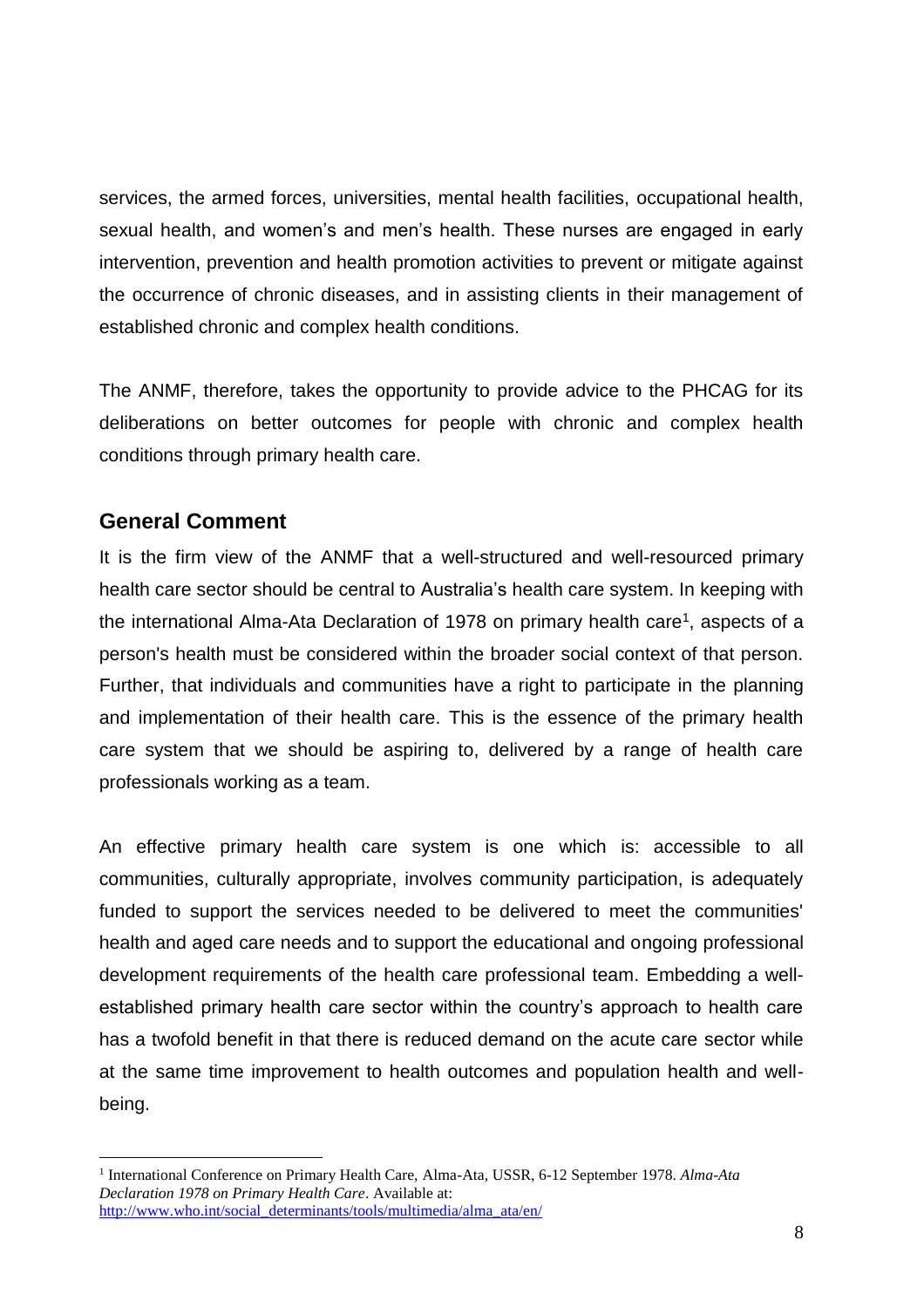ANMF personnel attending the PHCAG consultation forums, recently held around the country, have witnessed a continuing misunderstanding of roles and functions within the primary health care system. The ANMF maintains there is a difference between primary health care and primary care, a position that is shared across the nursing and midwifery professions. In 2009 the then ANF, as part of a group of leading nursing and midwifery professional organisations, developed a consensus view on primary health care in Australia (Appendix B). This consensus view argued that primary care and primary health care "generally represent two different philosophical approaches to health care", and, that primary care is a subset of primary health care.<sup>2</sup>

This difference between 'primary health care' and 'primary care' is as follows:

#### *Primary care*

*…is commonly considered to be a client's first point of entry into the health system if some sort of active assistance is sought.* 

*…is general practice and is the heart of the primary care sector.* 

*…involves a single service that is typically contained to a time limited appointment, with or without follow-up and monitoring or an expectation of provider-client interaction beyond that visit*. 3

…is almost always delivered in isolation from the broader framework of the social determinants of health.

 $\dots$  has a focus on diagnostics and treatment.<sup>4</sup>

#### *Primary Health Care*

 $\overline{a}$ 

*…has a focus on social rather than a medical model of health; is essentially about social justice and is inter-sectoral in that health care services operate in collaboration with the many other sectors impacting on human health.<sup>5</sup>*

<sup>2</sup> Australian Nursing Federation. 2009. *Primary health care in Australia: a nursing and midwifery consensus view*. Available at: [http://www.anf.org.au](http://www.anf.org.au/)

<sup>&</sup>lt;sup>3</sup> Keleher, H. 2001. 'Why primary health care offers a more comprehensive approach for talking health inequities than primary care'. *Australian Journal of Primary Healt*h. Vol 7(2): p.57-61.

<sup>&</sup>lt;sup>4</sup> Carryer, J. and Yarwood, J. 2015. The nurse practitioner role: Solution or servant in improving primary health care service delivery. Collegian (2015) 22, pp.169-174.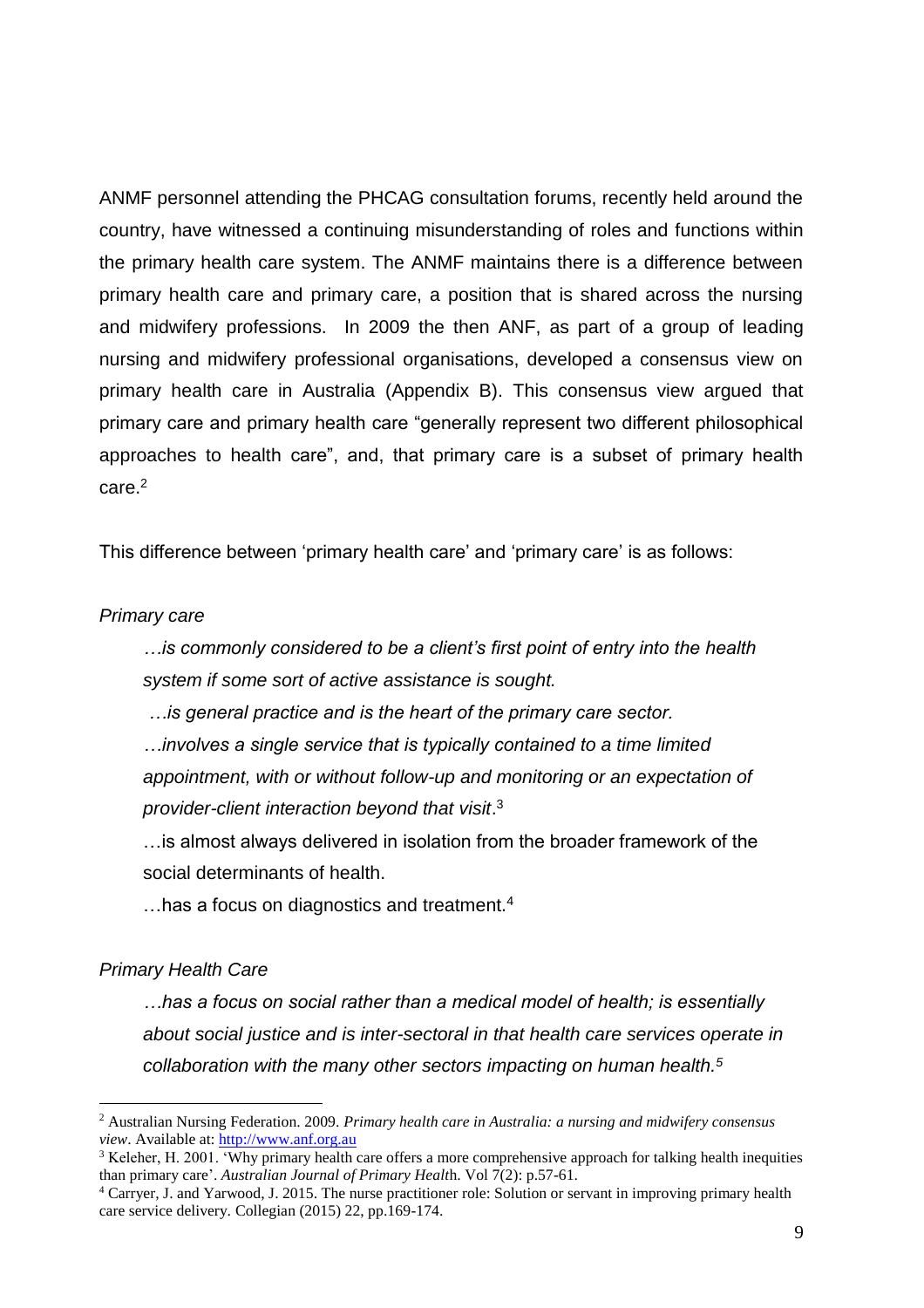*…deals with the main health problems and issues experienced by the community. It may include care and treatment services, rehabilitation and support for individuals or families, health promotion and illness prevention and community development.* 

*…is essential health care based on practical, scientifically sound and socially acceptable methods and technology made universally accessible to individual and families in the community…at a cost that the community and country can afford to maintain at every stage of their development in the spirit of self-reliance and self-determination.* 

*…brings health care as close as possible to where people live and work. …acknowledges a social view of health and promotes the concept of selfreliance to individuals and communities in exercising control over conditions which determine their health*. 6

The importance of highlighting the distinction between the two is that there are a significant number of health professionals working beyond general practice (primary care), the majority of whom are nurses and midwives. And, many people who only ever integrate with services beyond general practice (primary care). If conversations deliberately or unintentionally focus solely on general practice (primary care), the outcomes of the PHCAG will be redundant to the broader primary health care sector – and the community's health will be severely compromised. The PHCAG's work presents the opportunity to think about a model of primary health care that extends beyond general practice (primary care) to a multidisciplinary model that offers comprehensive, person-centred primary health care services. This opportunity must not be wasted by perpetuating antiquated notions of care delivery and concomitant funding mechanisms.

 $\overline{a}$ 

<sup>&</sup>lt;sup>5</sup> Carryer, J. and Yarwood, J. 2015. The nurse practitioner role: Solution or servant in improving primary health care service delivery. Collegian (2015) 22, pp.169-174.

<sup>6</sup> Australian Nursing and Midwifery Federation. 2015. Position statement: Primary Health Care. Available at: [http://www.anmf.org.au](http://www.anmf.org.au/)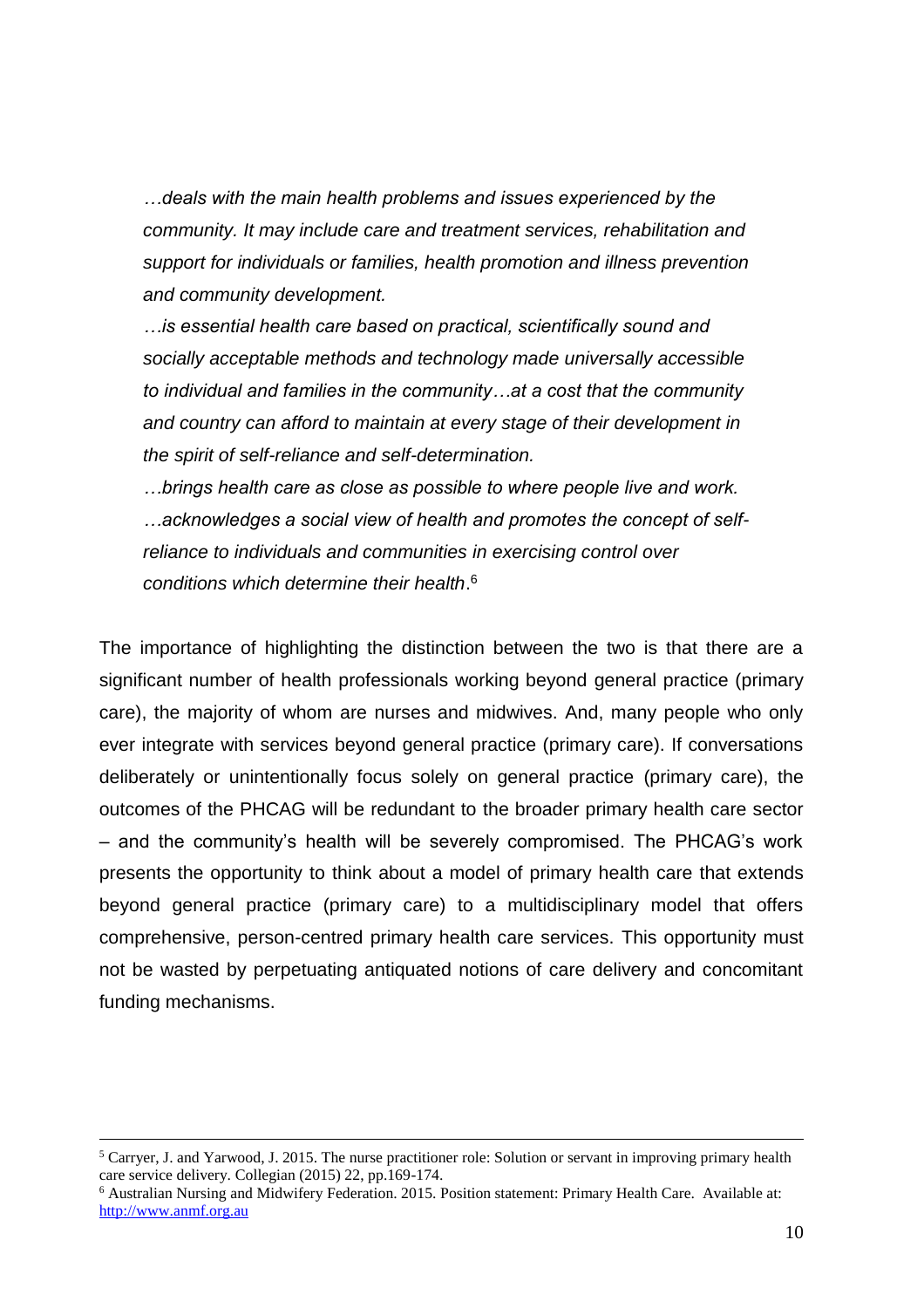A variety of responsive forms of service delivery, provided by a range of health professional providers, including nurses and midwives, must be available to meet the needs of all people, including those with special needs such as cultural or language barriers, intellectual disability and chronic and complex conditions.

Whilst due acknowledgement is given to the important role general practice plays in primary care (assessment, diagnosis and treatment), this is just one component of the primary health care model, with its broader remit for health promotion, intervention and illness prevention. There are fewer general practices the more rural and remote one travels in Australia, with nurses and midwives becoming more predominant in providing health services for these communities. As will be discussed later, funding models must be more responsive to the range of health professionals engaged in all aspects of the primary health care sector.

### **Better outcomes for people with chronic and complex conditions**

The commentary to follow responds to the specific issues considered in the PHCAG discussion paper: *Better Outcomes for People with Chronic and Complex Health Conditions through Primary Health Care*.

#### **Introduction Questions – What is the problem?**

**What aspects of the primary health system work well for people with chronic and complex health conditions?**

**What is the most serious gap in the primary health care system currently provided to people with chronic and complex health conditions?**

#### *What is the problem?*

# *What aspects of the primary health system work well for people with chronic and complex health conditions?*

The answer to both of these questions is quite simply 'care co-ordination'. It works well for people with chronic and complex health conditions where this is in place, and where this does not occur, it creates a serious gap in care. As discussed under the response to Theme 1, the ANMF contends the registered nurse is the most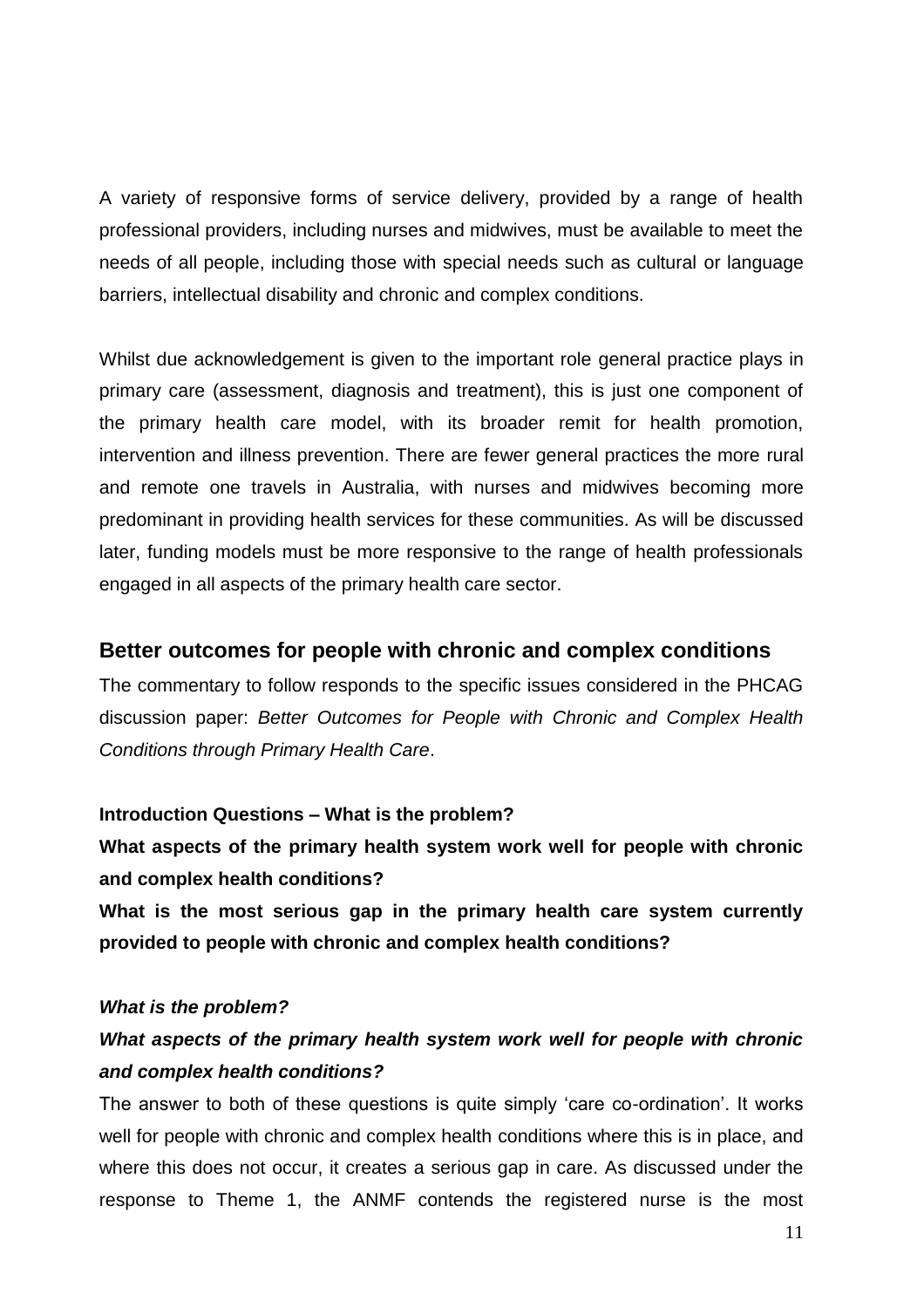appropriate health professional to undertake the person centred care co-ordination role. This is because the role requires the generic underpinning of being a clinician. The education level of a registered nurse is needed to guide the clinical decision making required for intelligent, evidence-based prioritising of the order of events to be co-ordinated. The registered nurse is well placed in the health care setting to maintain all elements of case management/care coordination for the health consumer as they have a sound understanding of service models, health care funding streams, health service and government health priority areas. The clinical and technical expertise of the health system, the interconnectivity of nursing to other health disciplines and no conflict of interest in deciding what other services are appropriate in terms of access and affordability, for the optimal care outcomes for the recipient of health care. The care co-ordination role will be re-visited under Theme 1.

As the Discussion paper states, "*the primary health care system can provide community-based, multidisciplinary and patient-centred care. For these reasons it is the best setting for the prevention and management of chronic and complex health conditions"*. The ANMF would not disagree with these sentiments. However, the system is currently not enabled to do what is outlined in this statement.

The biggest barrier we see to the primary health care system not being able to fulfil its potential is the focus by governments on a subset of primary health care, that is, general practice (primary care). It seems incongruous that a privately established primary care sector receives an enormous contribution from the public purse to fund services, which do not always meet population health needs. There is a mishmash of private and public services at play in the current primary health care system in Australia that creates tension for health professionals involved in care provision.

In the absence of a national health system for the primary care component of the primary health care system, such as in the United Kingdom, we need to acknowledge that there will always be some degree of tension (especially communication issues) because of the public and private split in service delivery. For example, a woman may visit the maternal and child health centre for advice and immunisations for her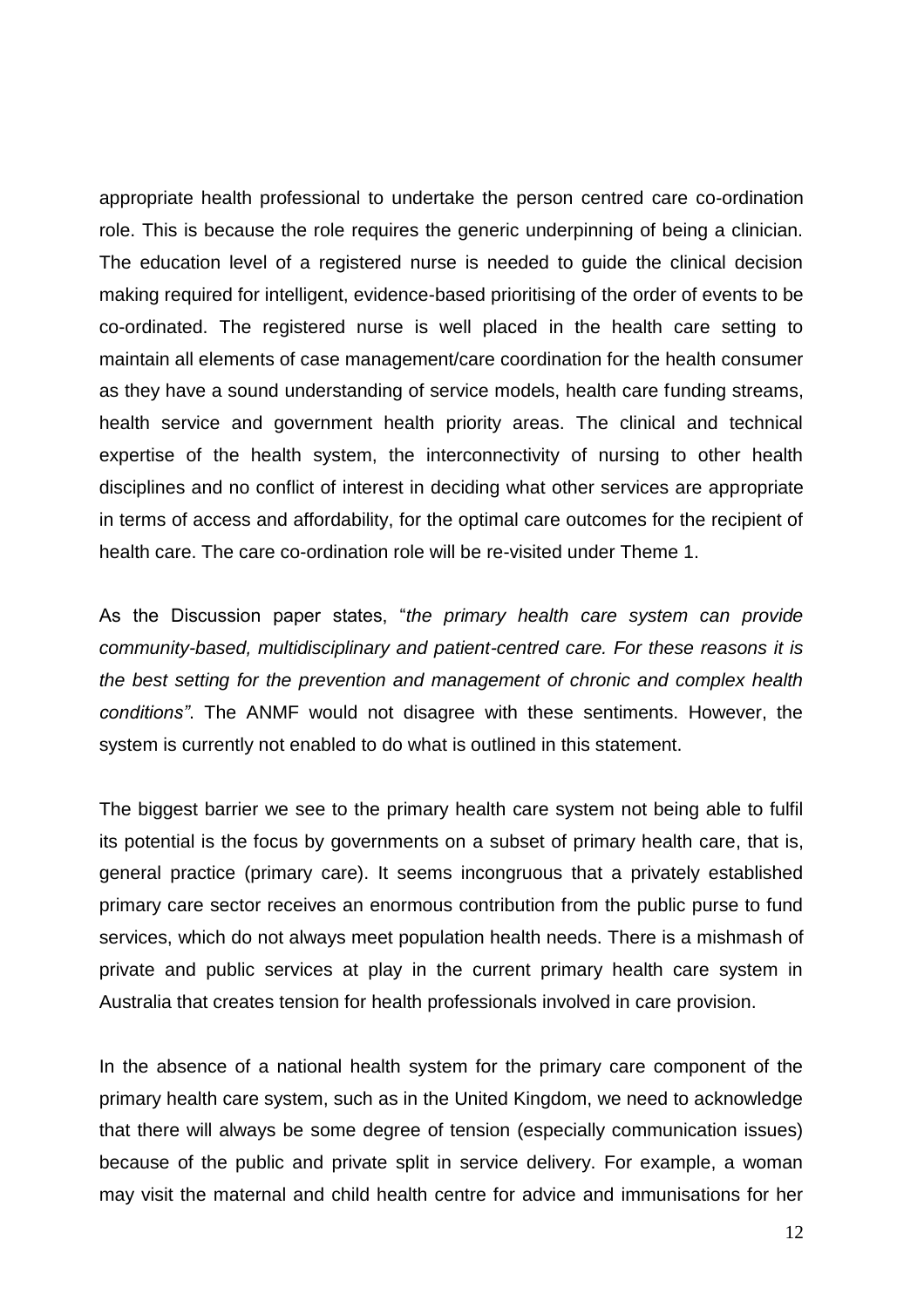child and attend a private General Practitioner for complex health issues. Even with e-Health capabilities in each facility there will be some information that is unable to pass between the private and public divide. It is primarily for this reason that the data about an individual should reside with that individual, as they are the common denominator in moving between different parts of the health/aged care/disability/maternal and child health sectors.

With reference to the Guiding Principles (p.7 of the discussion document), the ANMF requests an 8th principle be included, as follows:

*Provide flexibility in service delivery to accommodate ALL people living in Australia – that is, regardless of geography, socio-economic status, cultural group, gender orientation, Indigenous/non-Indigenous.*

Our rationale derives from the Alma-Ata Declaration of 1978 concept of bringing health care as close as possible to where people live and work, and, we would add "to who they are".

The aspects of the primary health care sector which currently work well for people with chronic and complex conditions are those in which the health professionals are connected enough with their clientele to know what services they need (being responsive to the health needs and not driven by funding mechanisms) and what they can afford to pay. Examples are:

- Community/District nursing services
- Health independence programs
- Multi-Purpose Services (MPS) in rural areas
- Aboriginal Community Controlled Health Organisations
- Nurse-led clinics for example diabetes; cardiac care, asthma management
- General practice where there is teamwork. We know from our members it is most often the nurses who are undertaking care planning and chronic disease management.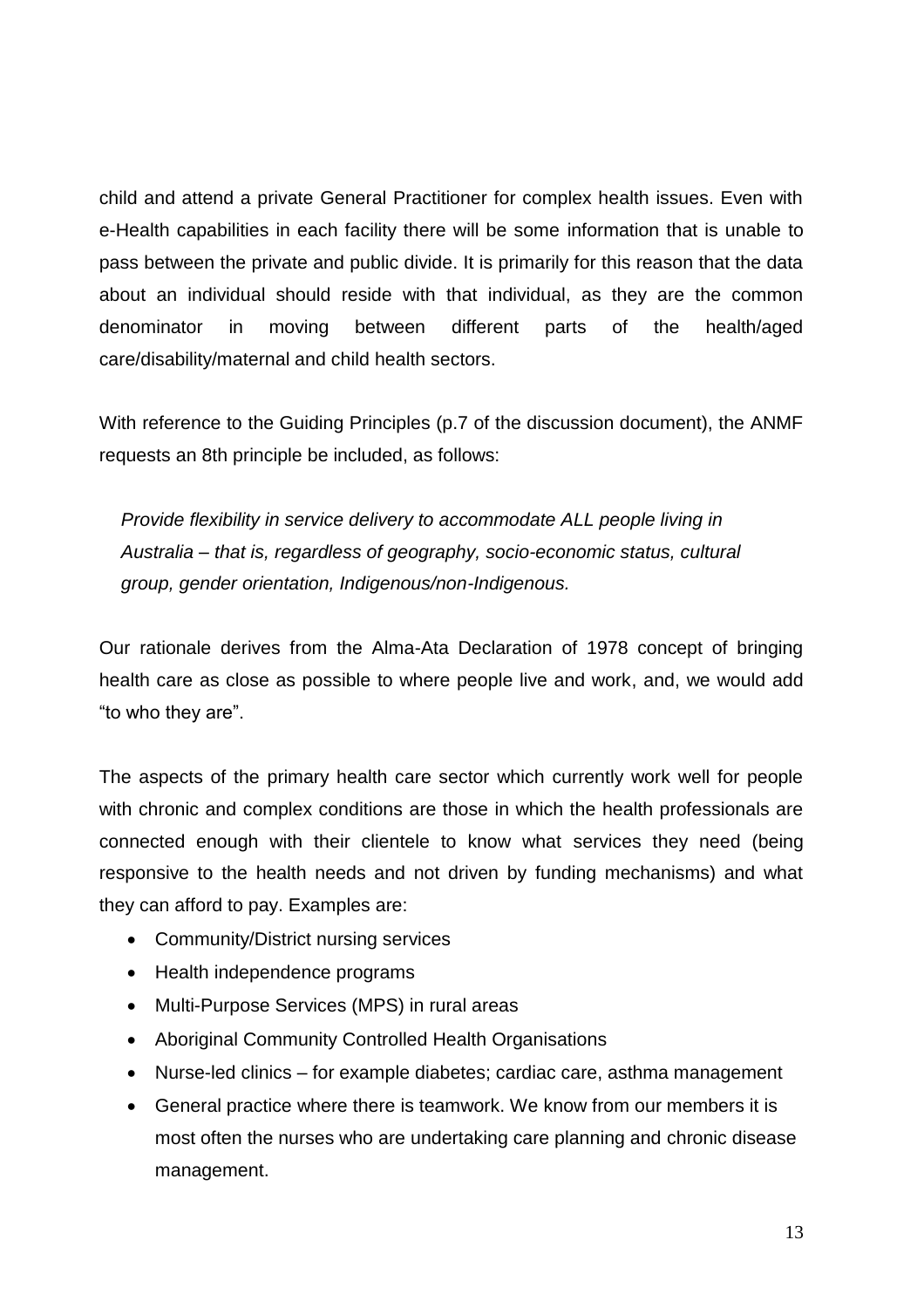Exemplar of team approach:

 $\overline{a}$ 

Nurse Practitioner Lesley Salem, NSW – a generalist and chronic disease NP who works particularly with Aboriginal and Torres Strait Islander people and those with socioeconomic disadvantage. As a Nurse Practitioner Lesley participates in a chronic disease outreach team program working with a multidisciplinary team of chronic disease nurses, Aboriginal health workers, GPs, and a nephrologist, who visit an Aboriginal Medical Service to provide care to community members living with chronic kidney disease.<sup>7</sup>

The current healthcare system works well for those who are able to privately fund the total cost of their care and therefore receive a package of privatised services that are usually provided by a network of established reciprocal provider pathways. This system is generally navigated by well informed empowered individuals who have the skills necessary to make informed decisions and to interpret options with a degree of insight.

The system falls short for people living with chronic and complex health conditions who rely on co-funding for services and who may have to navigate the health systems to piece together a health care package that firstly, might meet their care needs and secondly, which they can afford. This option provides additional challenges for those people who lack capacity due to their mental health, and those who are socially or culturally disadvantaged.

It is also worth noting that there is a lack of clarity as to the public health functions of individual primary healthcare providers and a lack of a coordinated approach to information gathering and establishment of community wide preventative health program and health promotion. There exists a postcode lottery of such programs which will present major challenges in terms of the funding and coordination of care for people with chronic and complex health conditions in the future.

<sup>7</sup> Rural Doctors Network Annual Report 2012-2013. Durri AMS, Proactive abstract. Kidney Disease, p. 67.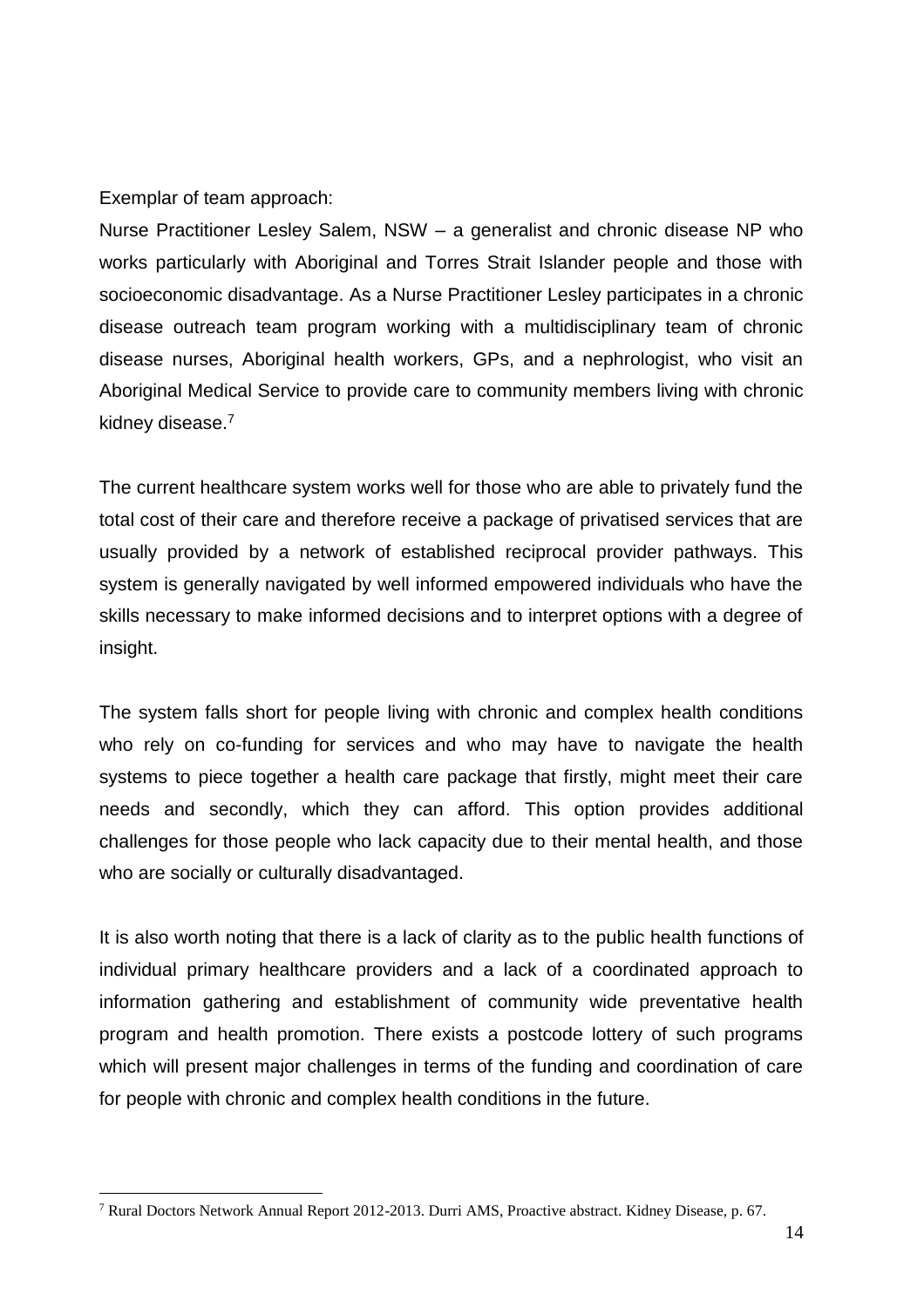## *What is the most serious gap in the primary health care system currently provided to people with chronic and complex health conditions?*

The ANMF considers the most serious gap in the primary health care system currently provided to people with chronic and complex health conditions is created by the funding mechanisms. The focus is on general practice instead of the central focus being on the person requiring care and where services can best be situated to meet care needs. The public/private sector mix, the jigsaw puzzle of funding mechanisms, and funding barriers for some sectors of the workforce, such as Nurse practitioners and other registered nurses and midwives, means these health professionals are underutilised in the primary health care sector. When the full range of health professionals is not used within primary health care, this decreases choice for consumers of the services and more importantly decreases their access to care.

Where health professionals work in teams, there is, as mentioned above, effective service delivery with better outcomes for the community in chronic disease management. Where there is no, or fractured, communication between health professionals, information and service delivery gaps occur, to the detriment of the care recipients.

An additional gap in primary health care relates to initiatives aimed at educating the general public to consider their future health care needs as they age. This education would be designed to encourage the public, especially people with chronic and complex conditions, to engage in discussions with their families and their general practitioners regarding advance health directives and enduring powers of attorney for health matters. These directives and powers assist to smooth a person's journey through the healthcare and/or aged care systems, particularly when their health condition impacts upon legal capacity, at a time when family members and health practitioners alike need direction on how to proceed with the person's healthcare.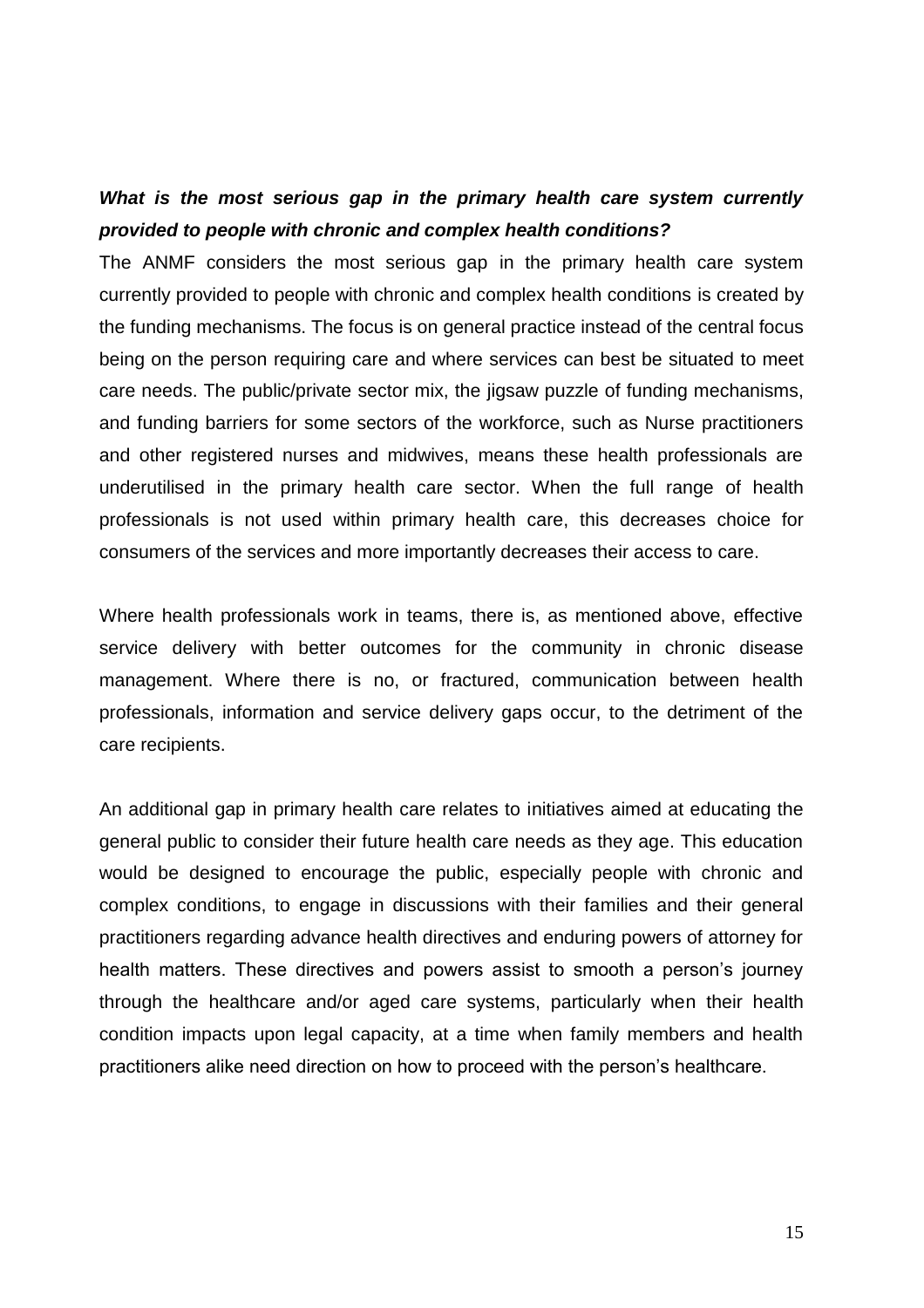**Theme 1 - Effective and Appropriate Patient Care Questions on Patient care**

**Do you support patient enrolment with a health care home for people with chronic and complex health conditions?**

**What are the key aspects of effective coordinated patient care?**

# *Do you support patient enrolment with a health care home for people with chronic and complex health conditions?*

The ANMF sees some merit in the suggestion of enrolment with a 'health care home' for people with chronic and complex conditions (including people with a disability or a long-term mental illness), in terms of accountability for government funding and health outcomes. However, we are concerned about the potential for cherry picking of patients by health professionals, and of limitations to choice by care recipients. There is the potential for private health providers to 'cream off' the most profitable elements within care pathways and neglect the longer term preventative services and data collection functions aligned to preventative/public health strategies.

On a positive note, it is pleasing to see the term used is 'health care home' and not 'medical home' as has been mooted in times past. In our view, should there be a 'health care home', this should not come with a requirement for funding to be a tied to a general practitioner. The 'health care home' concept is a broader and more inclusive term, allowing for a range of health professionals. We consider this model gives the opportunity for making a broader range of primary health care services more accessible and enables choice for the care recipient. It encourages and allows for care provision by nurse practitioners, other registered nurses and midwives, general practitioners and other health practitioners, so that individual needs can be met. This would move services away from the absurd and universally frustrating model of 'six minute medicine'.

A 'health care home' must reflect what the individual needs for their chronic or complex care. That is, we want to empower the individual to seek what works for them. The 'health care home' could be a practice in the broader sense of the word,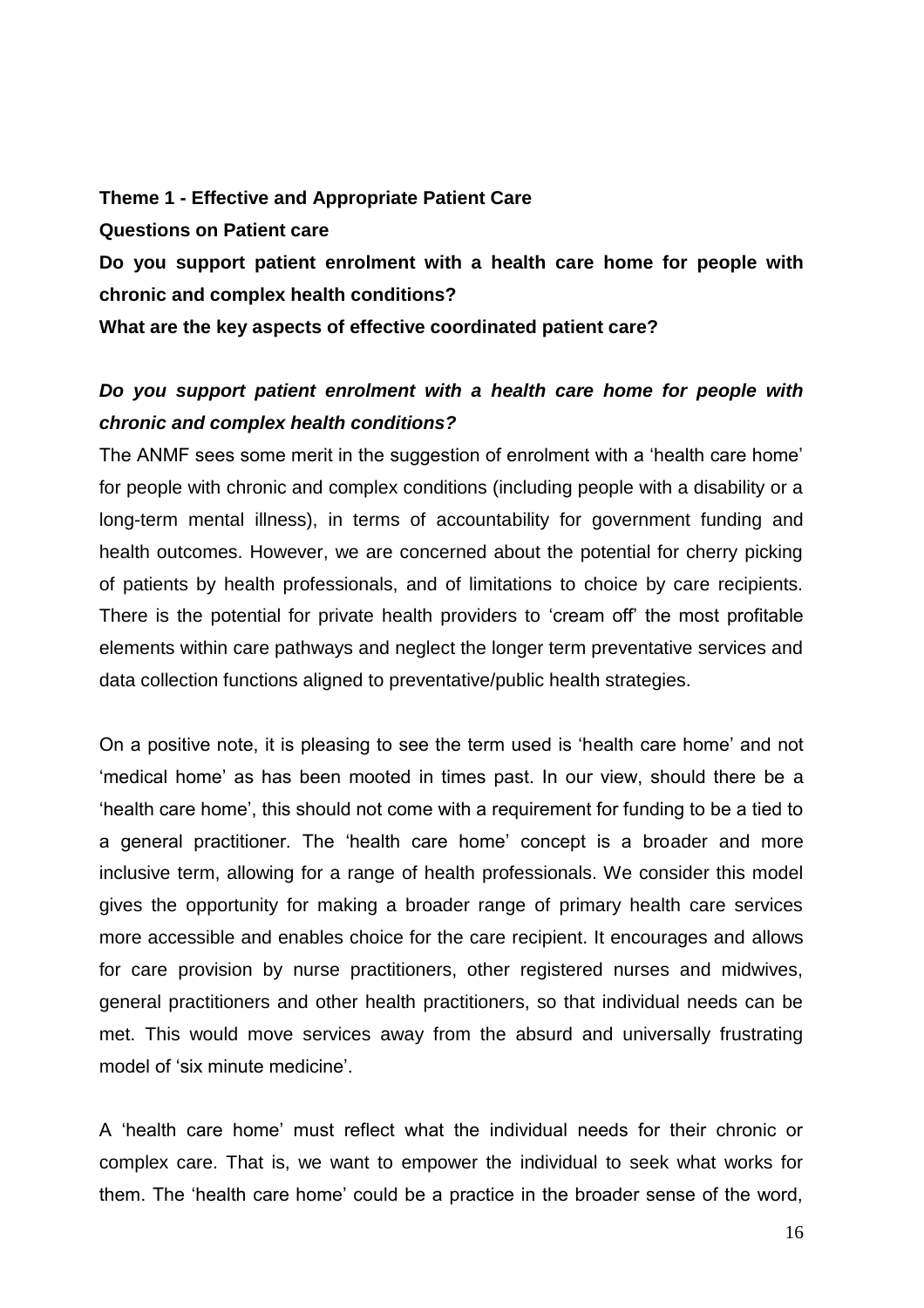therefore a practice including nurses, nurse practitioners, midwives, general practitioners, Aboriginal and Torres Strait Islander health practitioners and allied health. The 'health care home' concept as described facilitates greater flexibility of location, such that the person may go to the 'health care home' or the 'health care home' comes to them.

Our rationale for opening up the 'health care home' beyond the general practice environment is also to accommodate the many marginalised people who don't use mainstream health services. This includes homeless people, itinerate workers and other mobile people (such as the 'grey nomads') for whom a designated 'health care home' doesn't work; but also people for whom the general practice option is not accessible either due to geography or affordability.

An example of where the 'health care home' does work, and for the whole community and not just the individual, is with Aboriginal Community Controlled Health Organisations. These organisations actually advocate on behalf of their clientele population, with regard to chronic disease prevention and intervention funding and strategies, as well as chronic and complex conditions management. Their model of community engagement is one worthy of replication in the broader community.

#### *What are the key aspects of effective coordinated patient care?*

As previously stated, the ANMF maintains the registered nurse is the ideal health professional to undertake the care co-ordination role in primary health care. This is due to their breadth of knowledge, skills and clinical judgement; their predominance across the primary health care sector; their proven track record in undertaking this role across the entire health care system; their connectedness with other health professionals and service resources in the healthcare sector and broader community; their philosophical base of holistic care (consideration of physical, mental, socioeconomic, cultural, spiritual factors); and, ability to prioritise service and treatment regimes. The care co-ordination role traditionally undertaken by nurses in the tertiary sector easily transfers into general practice and primary health care more broadly.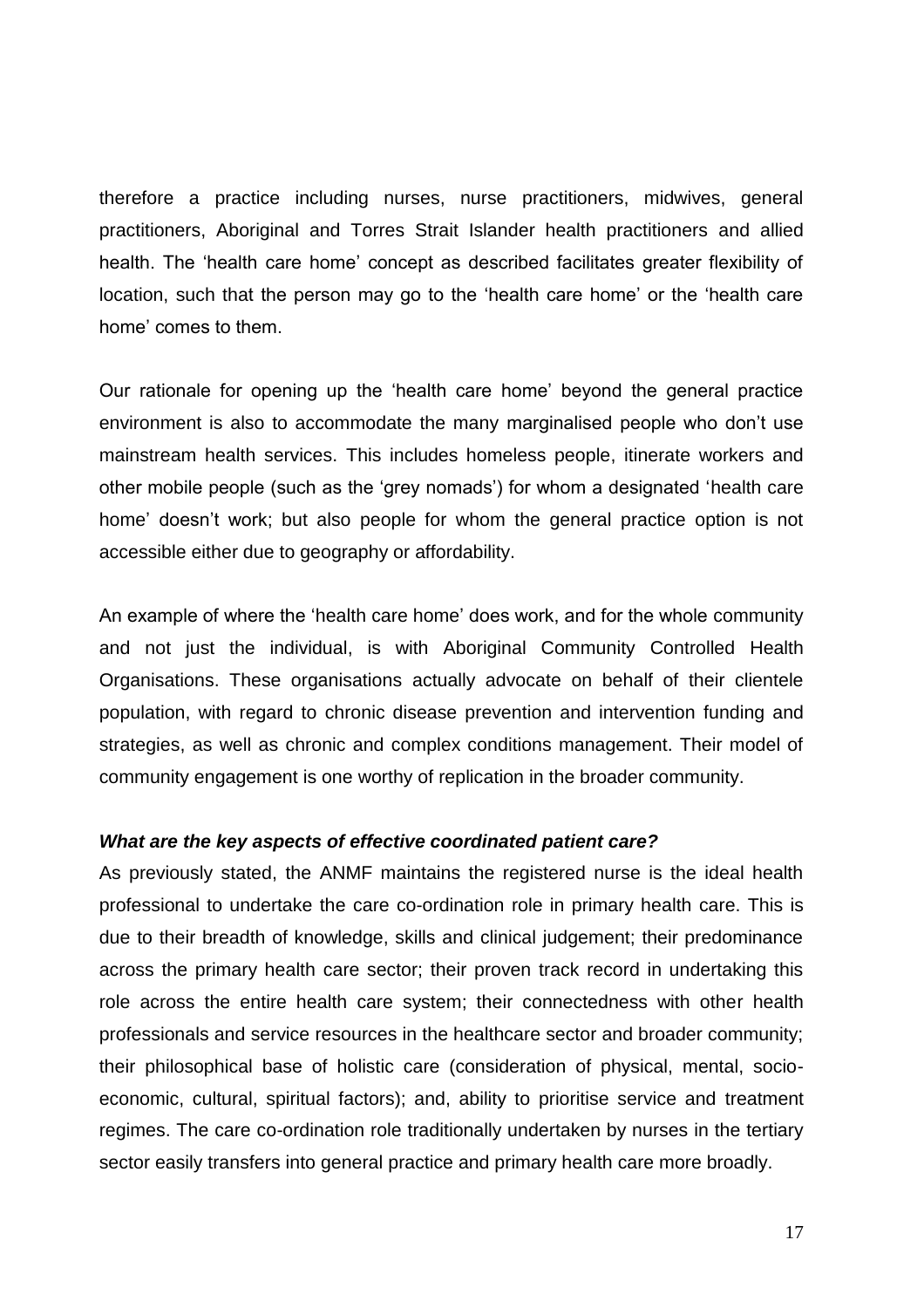The ANMF considers key aspects of effective co-ordinated patient care are:

- a focus on the care co-ordination and best care outcome for the individual;
- for the registered nurse co-ordinating the care to have a good understanding of the person's clinical health needs;
- for the registered nurse co-ordinator to be aware of care options, especially affordability for the individual;
- a bridge between public and private services, where required;
- for there to be respect among clinicians for the expertise each contributes to the care; and,
- for the care to be driven by the individual's health needs and not on financial remuneration for the health professional.

While nurses have been at the forefront of primary health care, they are increasingly embracing leadership roles in the general practice environment. General practice has largely moved beyond the solo practitioner to include various other key and complementary roles including nurse practitioners and other registered nurses who co-ordinate care.

An example of multidisciplinary primary health care teams collaborating to coordinate care can be seen in clinics (often nurse-led) which create communities of wellness. These will include a range of health professionals such as nurses, exercise physiologists, occupational therapists, medical practitioners or dietitians. The emphasis is on healthy life-style promotion, and activities may involve walking groups, smoking cessation strategies, healthy eating and cooking classes, for example. The activities may also be centred on those with established disability from chronic and complex conditions, such as gentle exercise or swimming.

A specific example from Queensland is the 'patient navigator role' undertaken by nurses. In this patient-centred health care delivery model, the focus is to promote timely movement of an individual through an often complex health care continuum. This is particularly appropriate for people needing complex referral to a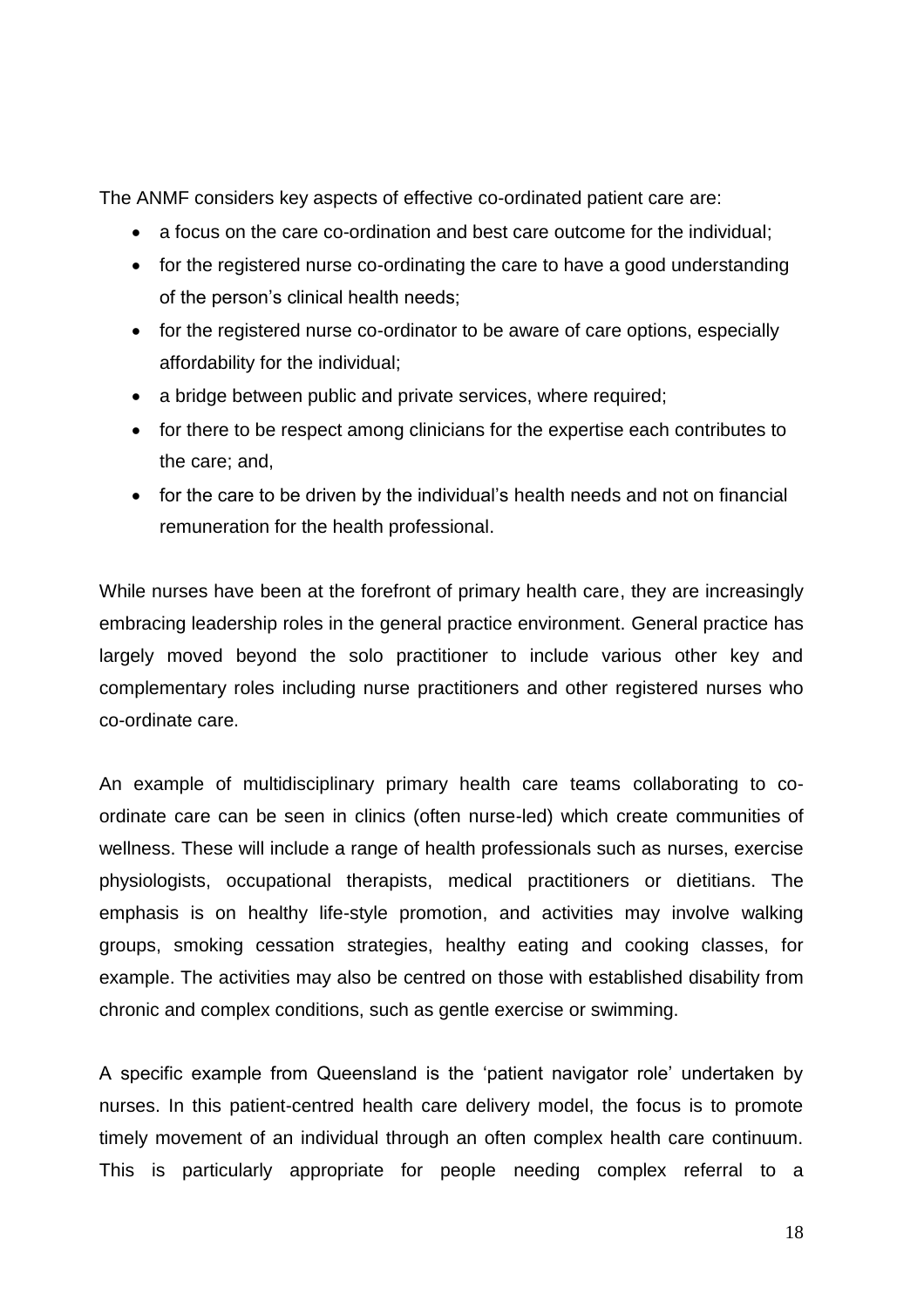multidisciplinary team and where ongoing management is required as for chronic conditions. Further information on this model can be found at Appendix C.

Registered nurses undertaking a primary health care role as care navigators for people with chronic and complex health conditions should be utilised to signpost people to services; using evidence based clinical care pathways and national benchmarking. Nurse practitioners and/or registered nurses and midwives are ideally placed to perform such functions and resources should be made available to ensure there are adequate numbers available for these roles.

### **Theme 2 - Increased use of Technology**

#### **Questions on Use of technology**

**How might the technology described in Theme 2 improve the way patients engage in and manage their own health care?**

**What enablers are needed to support an increased use of the technology described in Theme 2 of the Discussion Paper to improve team based care for people with chronic and complex health conditions?**

Before addressing the questions on technology it is important to stress that improvements are needed across all communication modalities between health professionals. Outcomes of care are too often compromised due to breakdown in communication between different sectors of the health and aged care systems. Improvements to communication by the use of technology will only be effective if there is a genuine desire and effort towards judicious, meaningful and respectful information sharing between health professionals and the person receiving care.

There is now an emphasis across the country on collaboration within multidisciplinary health care teams in the delivery of care. Notions of one health professional automatically being the 'captain of the team' are passé. Instead, within teams where there is mutual respect for the contribution of each to the care process, and roles may shift and change according to the specific health issues being addressed. With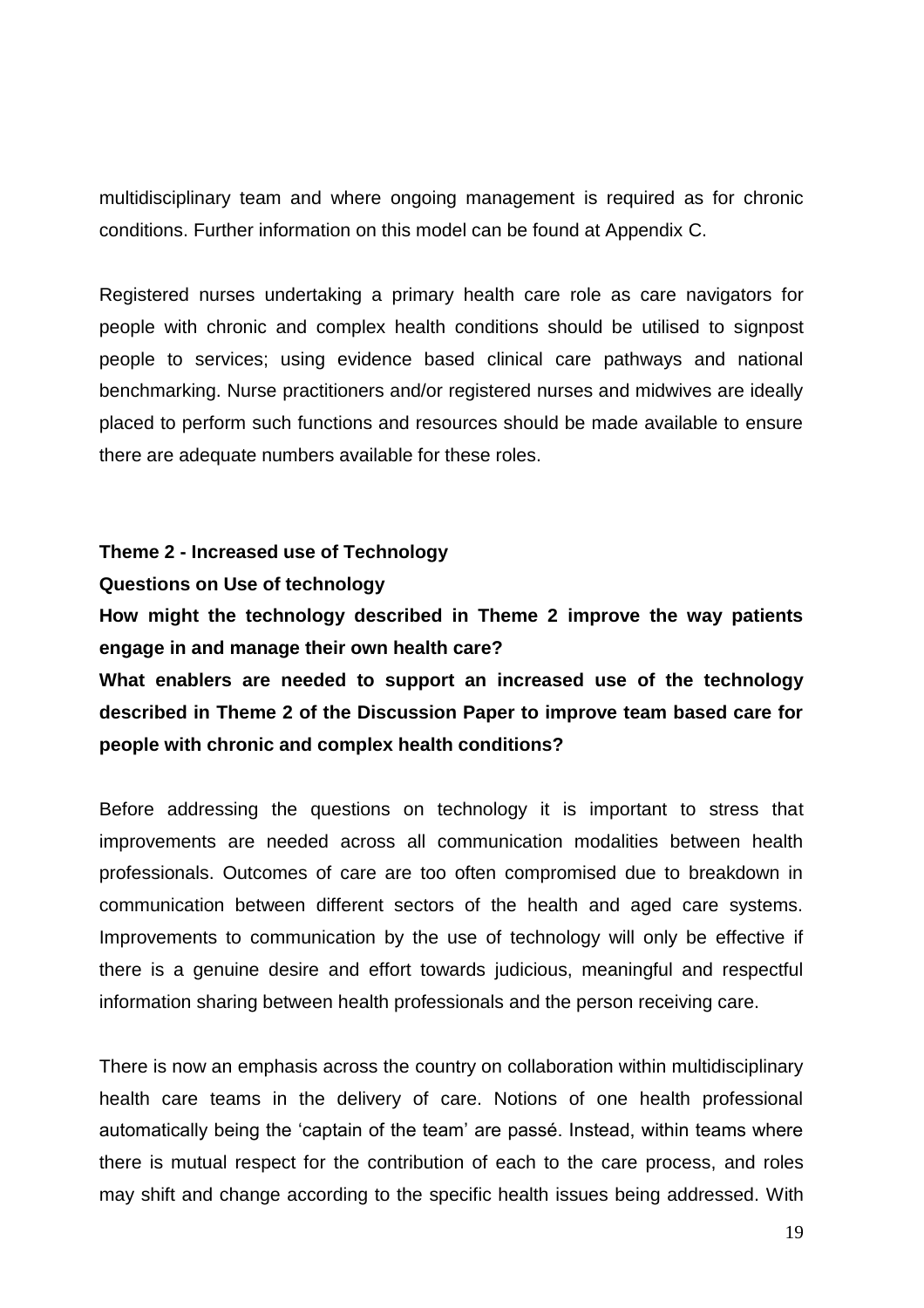collaboration comes the need to communicate effectively and in a timely manner, in the provision of safe and competent care.

The advances in technology referred to in the discussion paper do not obviate the need for better verbal and written communication channels. The foregoing commentary serves to highlight that communication is broader than just technology for information sharing across primary health care, and between primary health care and the tertiary/aged care sectors.

# *How might the technology described in Theme 2 improve the way patients engage in and manage their own health care?*

The ANMF has thrown its considerable weight behind supporting the introduction of e-Health technologies into the health and aged care sectors. Improvements in information transfer are critical to creating a seamless passage for people with chronic and complex conditions through the primary health care system. Ready access for all health professionals employed in primary health care to email, internet, records management systems, and patient history records systems, is essential for timely and safe health information management. Health care professionals require access to information in a timely manner and recipients of care need to know that these professionals have access to their information. This is particularly pertinent to people with lengthy and involved health histories, as constant repetition is tiring and frustrating, and creates potential for transfer of partial or incorrect information.

The ANMF is a strong supporter of the implementation of the individual electronic health record system to facilitate rapid transfer of information across facilities, and between primary, secondary and tertiary sectors. The electronic system also provides a greater degree of transparency of a person's' health records to all parties involved in that person's care – especially the person themselves. We should not lose sight of the fact that the information belongs to the person NOT the health professional! It is also important that all electronic health record systems, and all types of technology provides protection for the consumer in relation to their health information, and who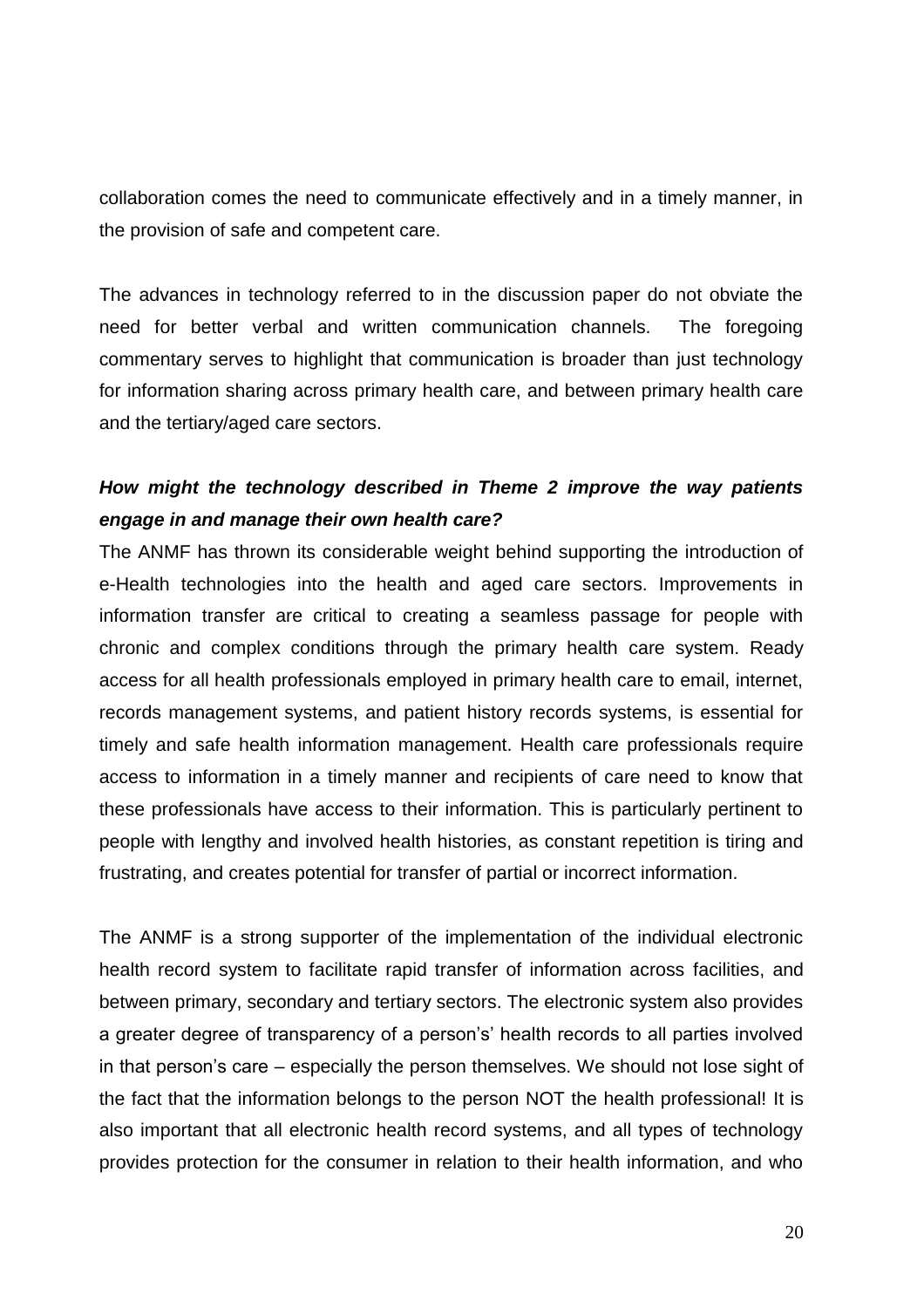accesses this information, under the confidentiality and privacy laws in the Commonwealth, and each State and Territory.

Better provision of primary health care services through the use of technology such as access to telehealth services reduces the inconvenience of people with chronic and complex conditions needing to go to health care facilities for investigations or therapy. This especially applies to people living in rural or remote parts of the country, for whom travel may not only be painful, arduous and costly, but also difficult for family members or other carers who accompany them.

While supportive of technological advances, we must be mindful of the fact that not all members of society are able to access IT or use it effectively. Indeed there will always be a section of society who chooses not to use this platform to receive care or services, or to access information. For others, it is not choice but capability that determines this, such as mental illness or physical disability. Sectors within our society should not be further marginalised through implementation of technology.

# *What enablers are needed to support an increased use of the technology described in Theme 2 of the Discussion Paper to improve team based care for people with chronic and complex health conditions?*

Enablers to support increased use of the technology to improve team based care for people with chronic and complex health conditions include:

- investment in the software and hardware required for expanding the use of the personal electronic health records system;
- funding incentives for health providers to engage with the personal electronic health record. Funding should be attached to the entry of episode of care.
- expediting implementation of the 'opt out' system for the personal electronic health records system (the new *myHealth* Record);
- education and support for the introduction of telehealth technology into the primary health care environment. This is both for the health care workforce and for the public and includes interpreting of data which may come in a different format via the internet;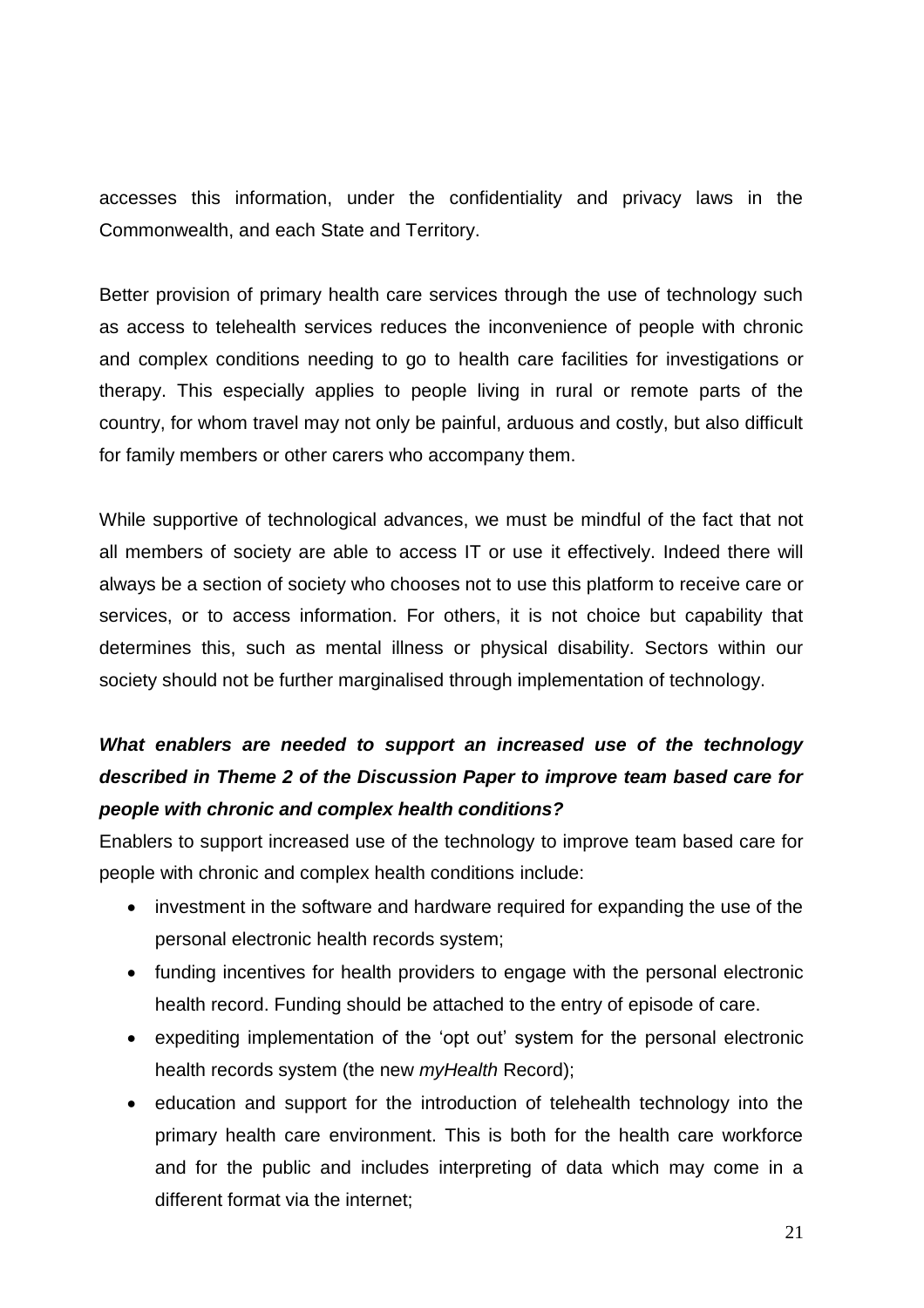- promotion of the Telehealth standards guidelines for nurses and midwives, as prepared by the ANMF led consortia<sup>8</sup>; and
- acknowledgement of the role of Nurse practitioners as consultants to a telehealth episode with amendments for appropriate remuneration for this role.

Nurse practitioners and eligible midwives are using electronic and other contemporary forms of telecommunications such as telehealth for providing advice, support and referral purposes. Telehealth is being used for people in rural and remote centres to improve access for people to specialists in their area of chronic disease. This approach to consultations gives convenience to people with chronic conditions, reduces the need for travel (which can be a painful process for the person with chronic conditions), is better for carers, and overcomes disadvantage due to geographical location of the person. The nurse practitioner and eligible midwife can participate in the telehealth consult and assist the care recipient as they gain access to specialist advice, treatment, monitoring and the most up to date evidence-based therapies. In addition, the nurse practitioner and eligible midwife can themselves be the specialist on the remote end of a telehealth consult with a person who is at their general practice or aged care facility.

**Theme 3 - How do we know we are Achieving Outcomes?**

**Questions on evaluating system performance**

 $\overline{a}$ 

**Reflecting on Theme 3, is it important to measure and report patient health outcomes?**

**To what extent should patients be responsible for their own health outcomes?**

*Reflecting on Theme 3, is it important to measure and report patient health outcomes?*

<sup>8</sup> Australian Nursing Federation. 2013. *Telehealth Standards for Registered Nurses*. Australian Nursing Federation. Australia.

Australian Nursing Federation. 2013. *Telehealth Standards for Midwives. Australian Nursing Federation.* Australia.

Australian Nursing Federation. 2013. *Guidelines for Telehealth On-line Video Consultation Funded Through Medicare.* Australian Nursing Federation. Australia.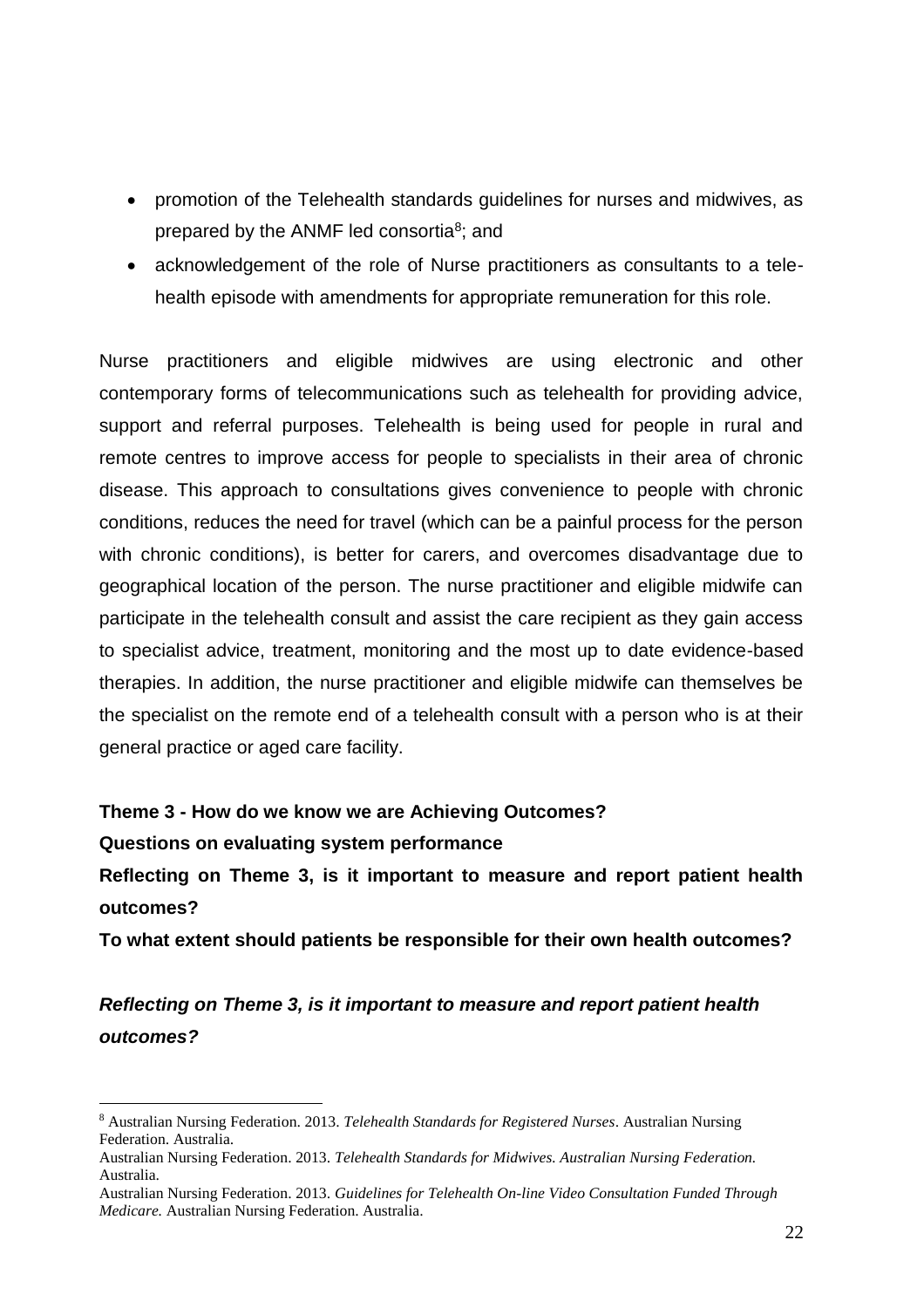Yes, we do need to attempt to do this. It provides evidence-based practice about primary health care and the way in which it can help to improve people's chronic health conditions.

The ANMF considers it is important to monitor services provided in terms of improved outcomes for the recipients of the care delivered, as should always be the case. Of prime importance is the consultation which needs to occur with the recipients of the care services and/or their carers, to ascertain what they would consider to be the most appropriate mechanisms for them to be able to participate in feedback to shape programs and service delivery.

There should always be a way to measure and report health outcomes to inform public health strategy and benchmarking. This should be undertaken at primary health care level but with oversight from an overarching public health body or function within each health district, with links to the Commonwealth.

With regard to measuring and reporting there should be an expectation that chronic disease management plans are measured to ensure they are making a difference to a person's health outcomes. It must be acknowledged, however, that there are impacting factors contributing to a person's health status over which the health professionals may have little control. These variables include (but are not limited to): health literacy; socio-economic status and especially poverty; level of empowerment to effect positive changes in one's health; degree of health deterioration from the chronic condition; and, impacts of social determinants of health such as housing and the physical and emotional environment. It is critical that outcome measures be determined in consultation with the individual.

### *To what extent should patients be responsible for their own health outcomes?*

In many circumstances the individual may not have control over their health status. Many people have multiple chronic and complex conditions that do not have a known cause and a range of contributing factors, may impact on the disease progression.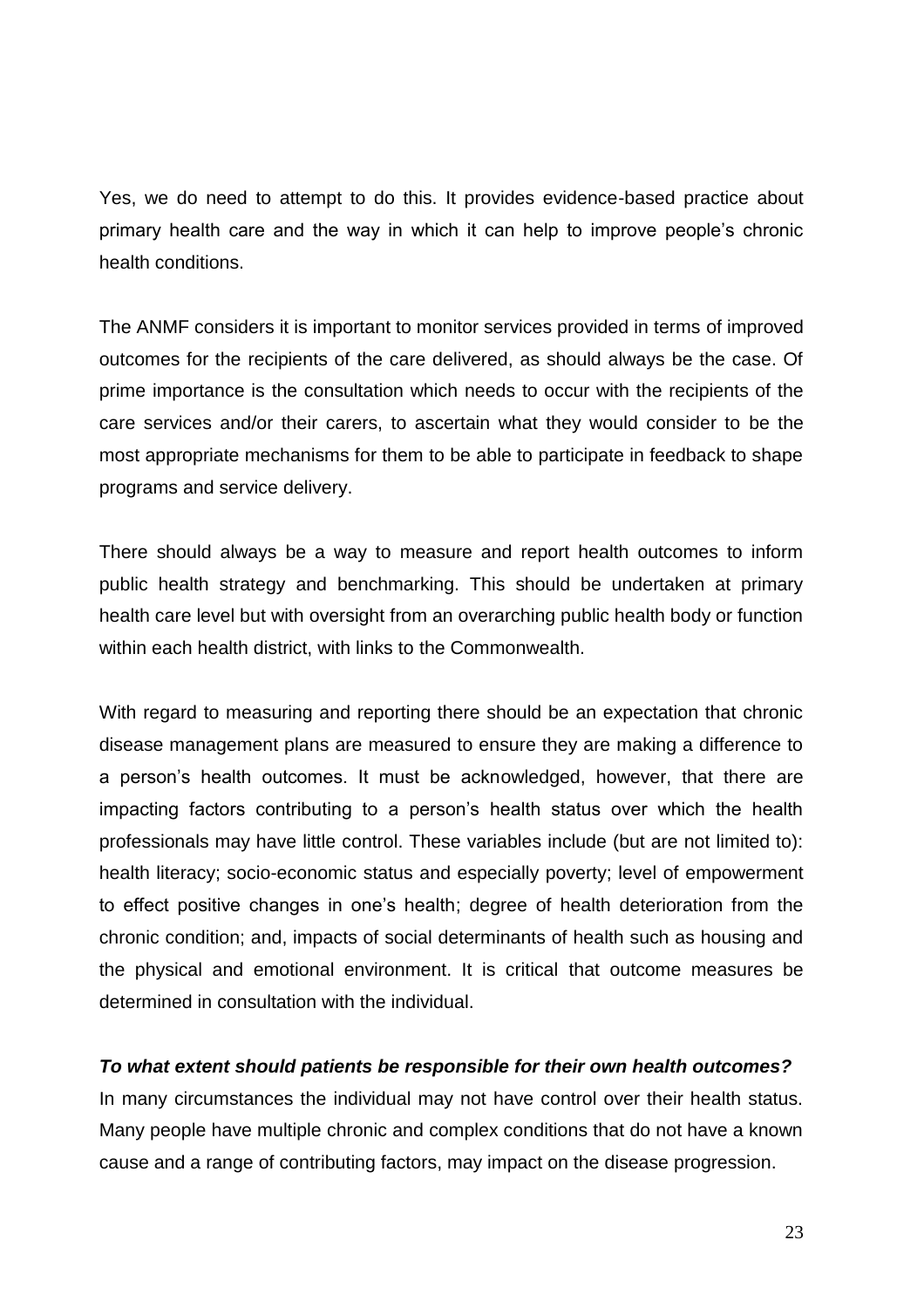All health professionals promote self-management strategies to people with chronic conditions in order to encourage them to take responsibility for their own health outcomes. It is not always reasonable or possible for the person, however, to have control over all aspects of their disease processes.

People with chronic and complex conditions may need to be educated and encouraged to accept personal responsibility for their health outcomes and lifestyle choices but not to report on them as compliance rates would be low and this would impact on data quality to inform policy. Data obtained from local level could inform national strategies and raise public awareness. Issues affecting particular areas could be identified for local targeted campaigns. Data collection at a local level would assist this.

# **Theme 4 - How do we establish suitable payment mechanisms to support a better Primary Health System?**

**Questions on Payment Models**

**How should primary health care payment models support a connected care system?**

**What role could Private Health Insurance have in managing people with chronic and complex health conditions in primary health care?**

# *How should primary health care payment models support a connected care system?*

The current systems for health funding in Australia create serious barriers to effective health promotion and chronic disease management, and limit effectiveness in terms of equity, access and value for money in primary health care. In most instances, the community does not have much input or control in relation to health strategies that directly affect them. The models of promotion, prevention, chronic and complex condition care and treatment are not always based on the best available evidence. This leads to discrepancies in their efficiency and cost effectiveness. The current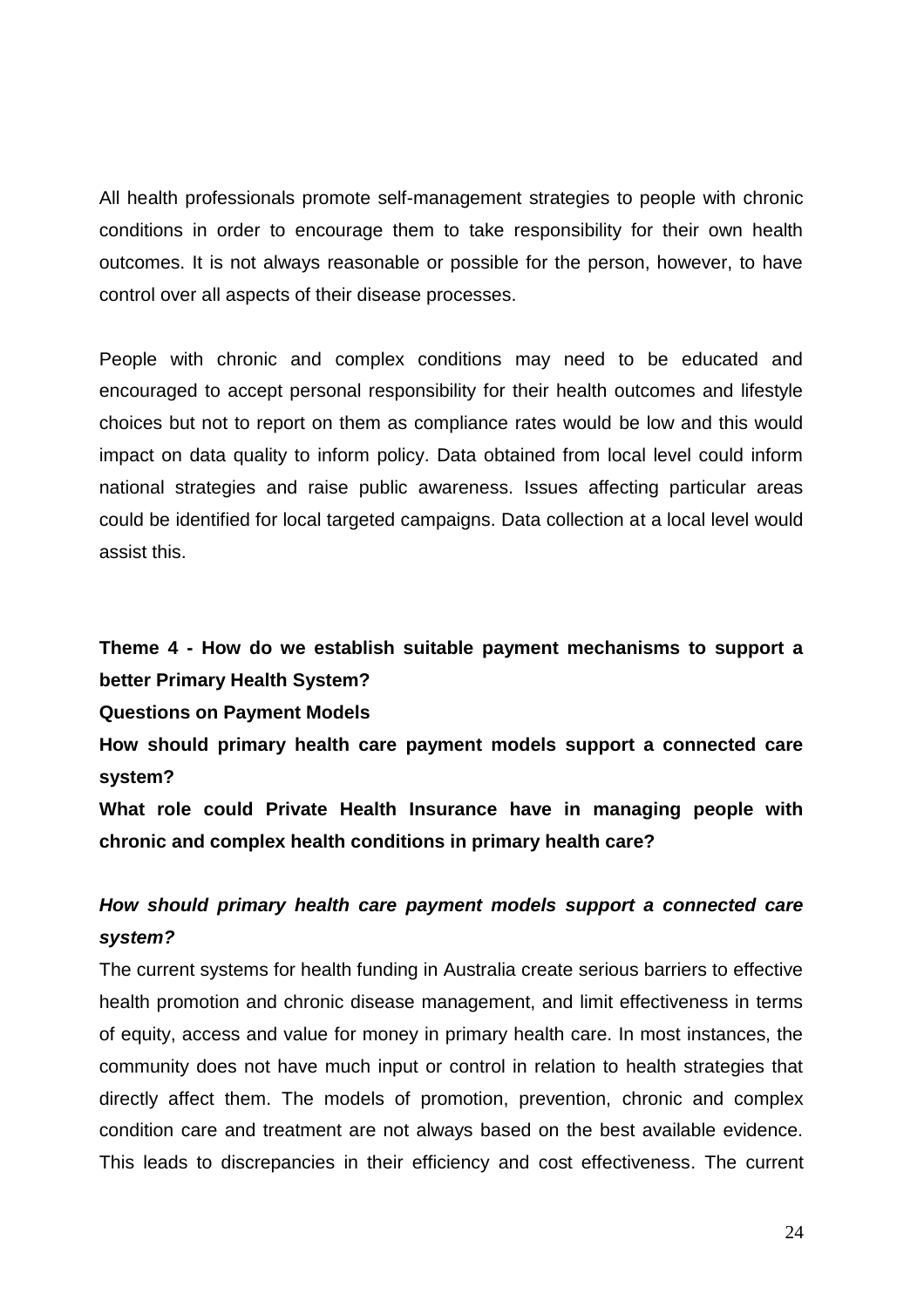care modalities do not necessarily provide for positive outcomes for people and their communities; and sustainable, replicable service delivery remains a challenge.

The ANMF strongly supports funding models which provide for positive health outcomes for communities through sound health policy designed to meet population needs. Funding for services, programs, care and treatment must be based on the health needs of the community and be designed to promote the goals of primary health care enabling the promotion of health, maintenance of health, and continuity of care for chronic and complex conditions management; and, funding must allow for the involvement of a range of health care professionals in the care. This model allows for a person to be seen by the right health professional for their needs, in an appropriate place, at the right time - that is, a 'needs' driven funding model, not one driven by a particular health care professional.

Providing a blended payment system (mixing fee-for-service, pre-payment and payment for performance with salaried arrangements) in primary health care, to facilitate team based care, is supported by the ANMF as a means to achieve an integrated model of care and optimal health outcomes. Furthermore, the ANMF maintains the key to providing better access for the community to primary health care services is the development of funding models in which the funding maximises services directly to the consumer (the funding follows the person) and not solely to the provider (as in the current fee-for-service model). This allows for nurses, midwives and other health professionals to engage more meaningfully in chronic disease management without the flawed arrangement of this funding being tied to the GP, who may only see the person briefly during an episode of care, if at all.

Nurses and midwives, as well as some other health professionals should have direct access to funding to cover all aspects of their primary health care practice without the process being 'for and on behalf of' a third party.

We believe that nurse practitioners and eligible midwives should be used more extensively within multidisciplinary teams across the spectrum of primary health care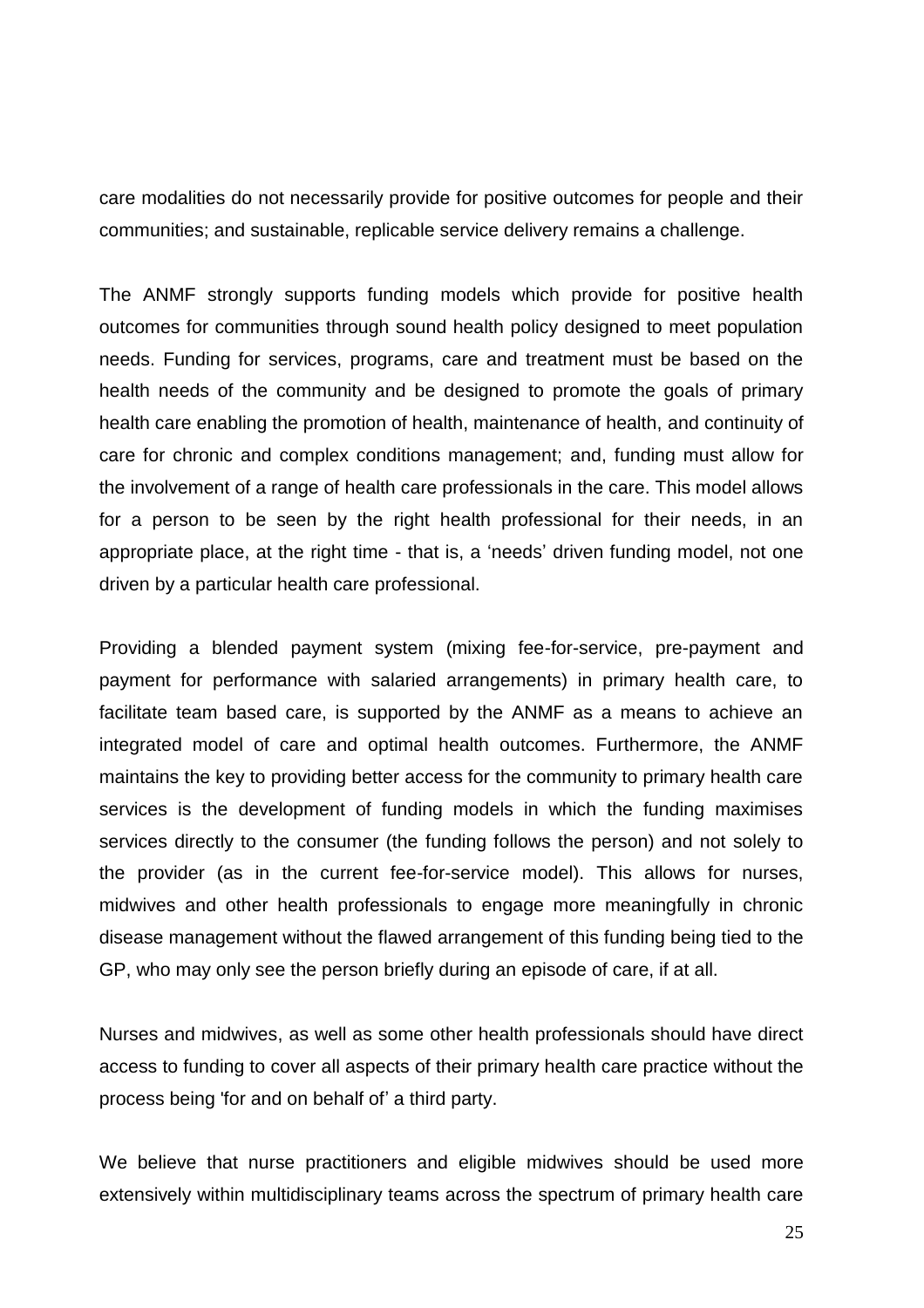services, in all geographic locations. Nurse practitioners and eligible midwives can, and do, undertake important roles in providing improved access to primary health care services and chronic disease management, to individuals and communities. Consumers thus have access to a broader range of health professionals, and to those who are particularly skilled in, and have time, to deal with chronic and complex conditions.

In order to facilitate access to nurse practitioners a number of structures need to be put in place. There needs to be subsidised funding from the Australian Government for designated nurse practitioner positions in the public sector, especially in rural and remote communities; nurse practitioners in the public sector need to be given access to MBS to allow for the delivery of comprehensive care, which includes the ability to order diagnostic investigations and refer to other health professionals when required. That is, we request that nurse practitioners in the public sector be given 'request and refer' access to the MBS, just as is the case for medical interns. So too, there should be a substantial increase in the payment for MBS items for nurse practitioners in private primary health care settings, including mental health, to enable them to establish viable and sustainable practice. Nurse practitioners are established in Australia, and have already proven their value to our health and aged care systems. Accessibility to their range of care modalities, including chronic disease management, should be facilitated and broadened to better meet population health needs. Additionally, we are firmly of the view that the clinical leadership of such primary health care services should be provided by persons on their merit, knowledge, skills and experience rather than professional designation.

Examples of nurse practitioner or eligible midwife led primary health care clinics include: clinics to improve the health outcomes of Aboriginal and Torres Strait Islander peoples' mental health, and, chronic disease management – it is well documented that renal, respiratory, cardiac and endocrine chronic conditions are all more prevalent amongst Aboriginal and Torres Strait Islander peoples. In addition, the use of nurse practitioners in aged care settings, in residential aged care or the

26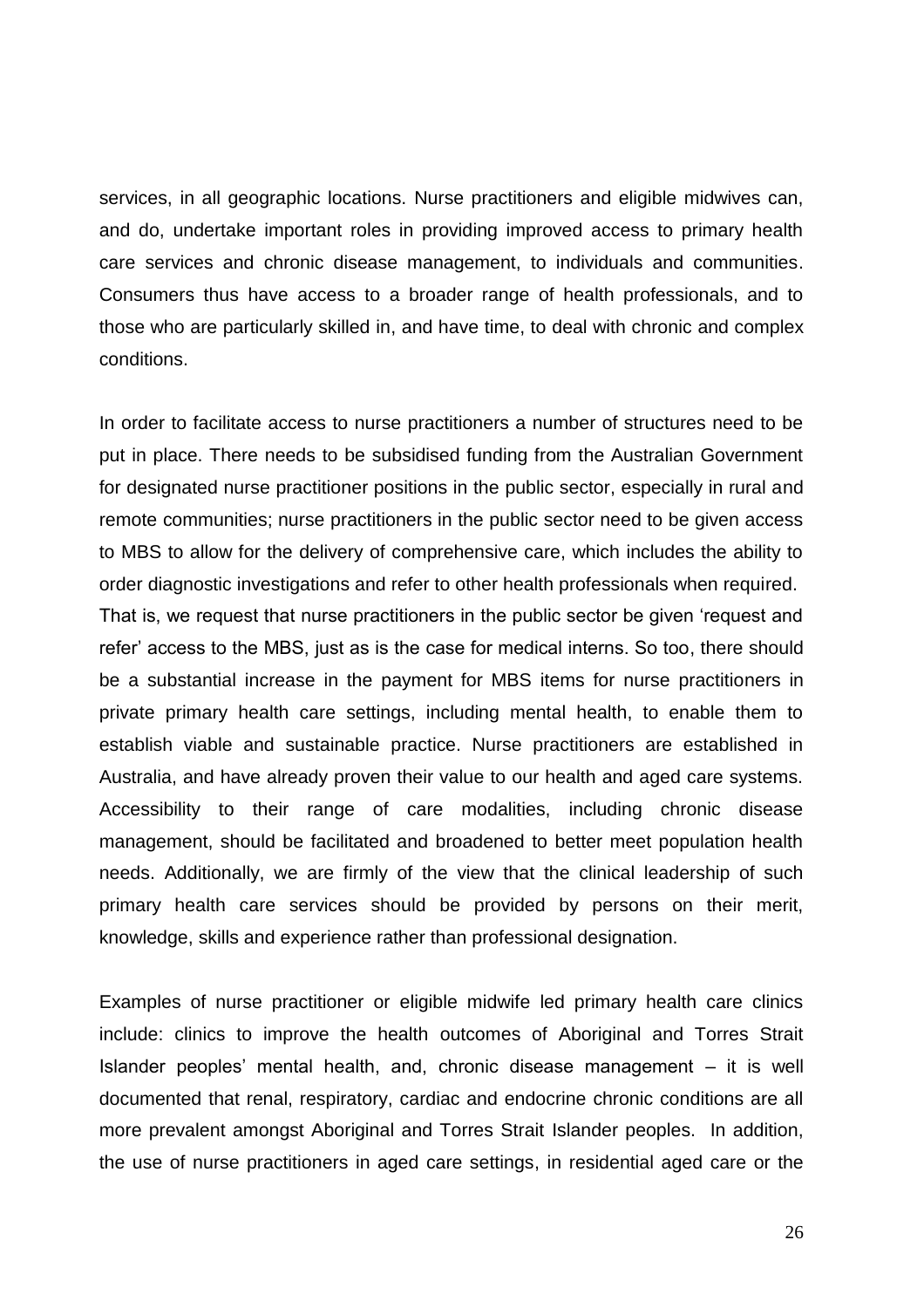community, is invaluable to maintaining the health of our elderly and preventing unnecessary hospitalisation, for issues arising from chronic conditions.

- The ANMF considers the following issues are essential for funding for nurse practitioners in the primary health care sector: funding for designated Nurse Practitioner positions in the public sector, including in small rural and remote communities
- access to 'request and refer' MBS provider numbers for Nurse Practitioners in the public sector, as is the case for medical interns
- a substantial increase in the payment for MBS items for Nurse Practitioners in private practice to enable them to establish viable and sustainable practice
- recurrent incentive funding for Nurse Practitioners in private practice to work in areas of designated District Workforce Shortage
- infrastructure funding for Nurse Practitioners to establish private practice
- allowing Nurse Practitioners to employ other nurses under the PNIP in the same way as GPs

The funding models for primary health care must not be developed in isolation. In relation to Primary Health Networks (PHNs), there is an absence of executed bilateral agreements regarding the respective roles and responsibilities of the Commonwealth and State/territory governments and the functions of PHNs within each State and Territory health system, which is problematic.

The operational budget for each PHNs will need to be adequately resourced to enable the PHN to deliver on the objectives set by the Government and meet the person-centred needs of the population. Therefore, the budget will require the flexibility and adjustment, informed by data on the health status of the population, and taking into account the need to invest in health promotion, and the specific nursing and midwifery services within the multidisciplinary team. In addition there must be acknowledgement that sometimes there will be competing population health needs, however, that should not prevent minority groups from accessing primary health care services.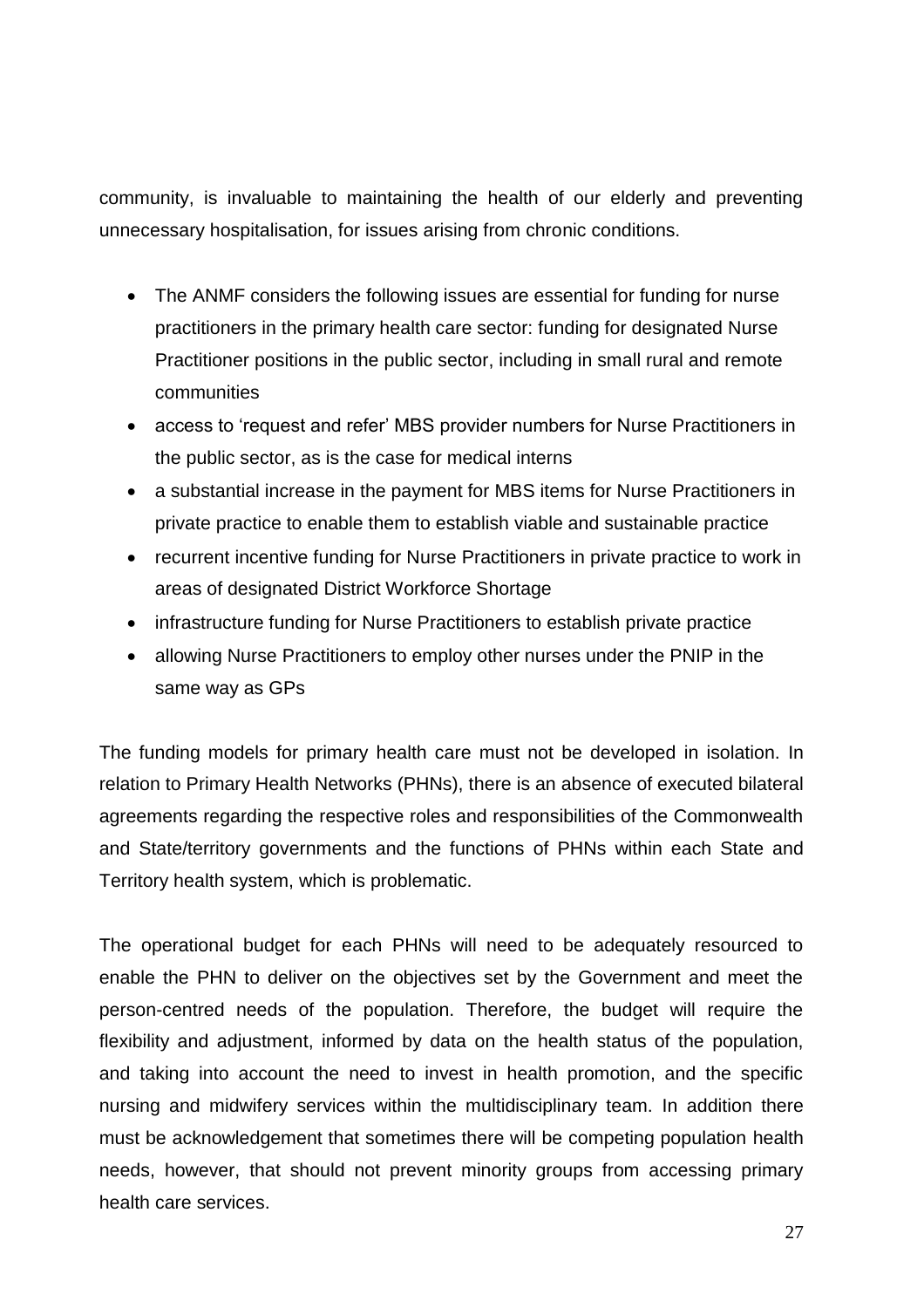# *What role could Private Health Insurance have in managing people with chronic and complex health conditions in primary health care?*

The ANMF does not support Private Health Insurance (PHI) having a role in managing people with chronic and complex health conditions in primary health care. The care coordinator for the patient may in certain circumstances recommend a particular private health insurance service but this should be on the basis of access, cost and need not on a self-interest basis. They may support these people but should not be in a position to manage their care. The concern is that clinical decision making by clinicians could be usurped by the provider, that is, through managed care.

PHIs should not be the driver for services for chronic and complex health conditions – if this were the case then service delivery would be based on preparedness to pay rather than on clinical need of the individual. Apart from being morally wrong this approach would not necessarily meet the population health needs but rather serve the interests of some health professional groups. We maintain that payment for care should follow the person, not the provider.

Essentially, quality patient centred healthcare must continue to be the driver for healthcare services, supported by universal healthcare for all Australians.